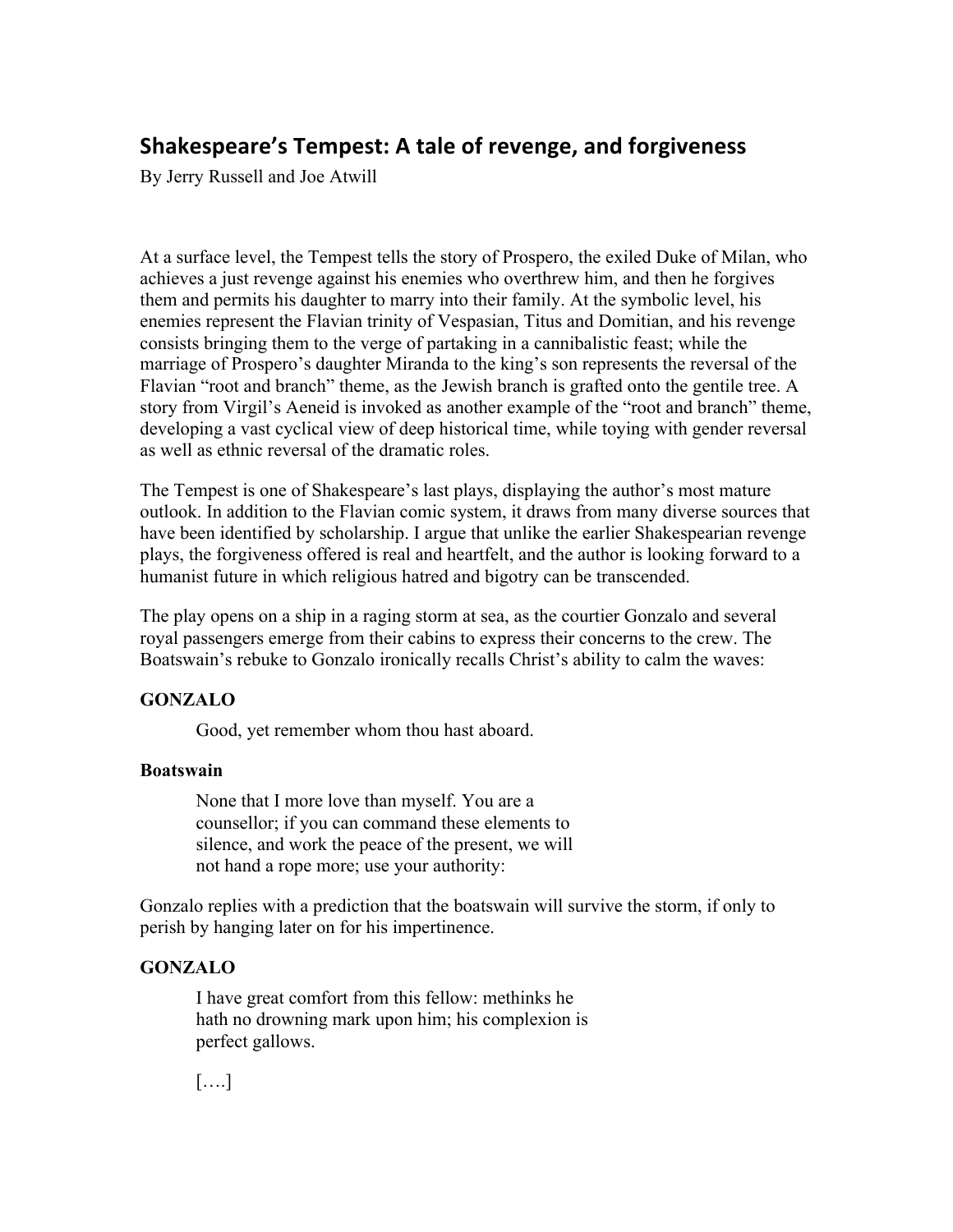### **GONZALO**

I'll warrant him for drowning; though the ship were no stronger than a nutshell and as leaky as an unstanched wench.

Gonzalo's prophecy is like Paul's prophecy in Acts:

"And now I urge you to take heart, for **there will be no loss of life among you**, but **only of the ship**…

Watching the storm from the shelter of a nearby tropical island, Prospero's daughter Miranda is alarmed at the fearsome prospects for loss of life on the ship, but Prospero tells her to calm herself:

#### **PROSPERO**

The direful spectacle of the wreck, which touch'd The very virtue of compassion in thee, I have with such provision in mine art So safely ordered that there is no soul-- No, not so much perdition as an hair Betid to any creature in the vessel Which thou heard'st cry, which thou saw'st sink.

Prospero's action has fulfilled Gonzalo's prophecy, just as in both Acts and Josephus we find that all have survived, by God's providence:

**the centurion, wanting to save Paul,** kept them from [their] purpose, and commanded that **those who could swim should jump** [overboard] first and get to land, **<sup>44</sup>** and the rest, **some on boards and some on things from the ship.** And so it was that they all escaped safely to land. (Acts)

our ship was drowned in the Adriatic Sea, we that were in it, being about six hundred in number, swam for our lives all the night; when, upon the first appearance of the day, and upon our sight of a ship of Cyrene, I and some others, eighty in all, by God's providence, prevented the rest, and were taken up into the other ship (Josephus, Life).

Prospero goes on to tell his daughter that he was once the Duke of Milan, but that he was overthrown by a conspiracy of his brother Antonio in concert with Alonso, the King of Naples:

### **PROSPERO**

Now the condition. The King of Naples, being an enemy To me inveterate, hearkens my brother's suit; Which was, that he, in lieu o' the premises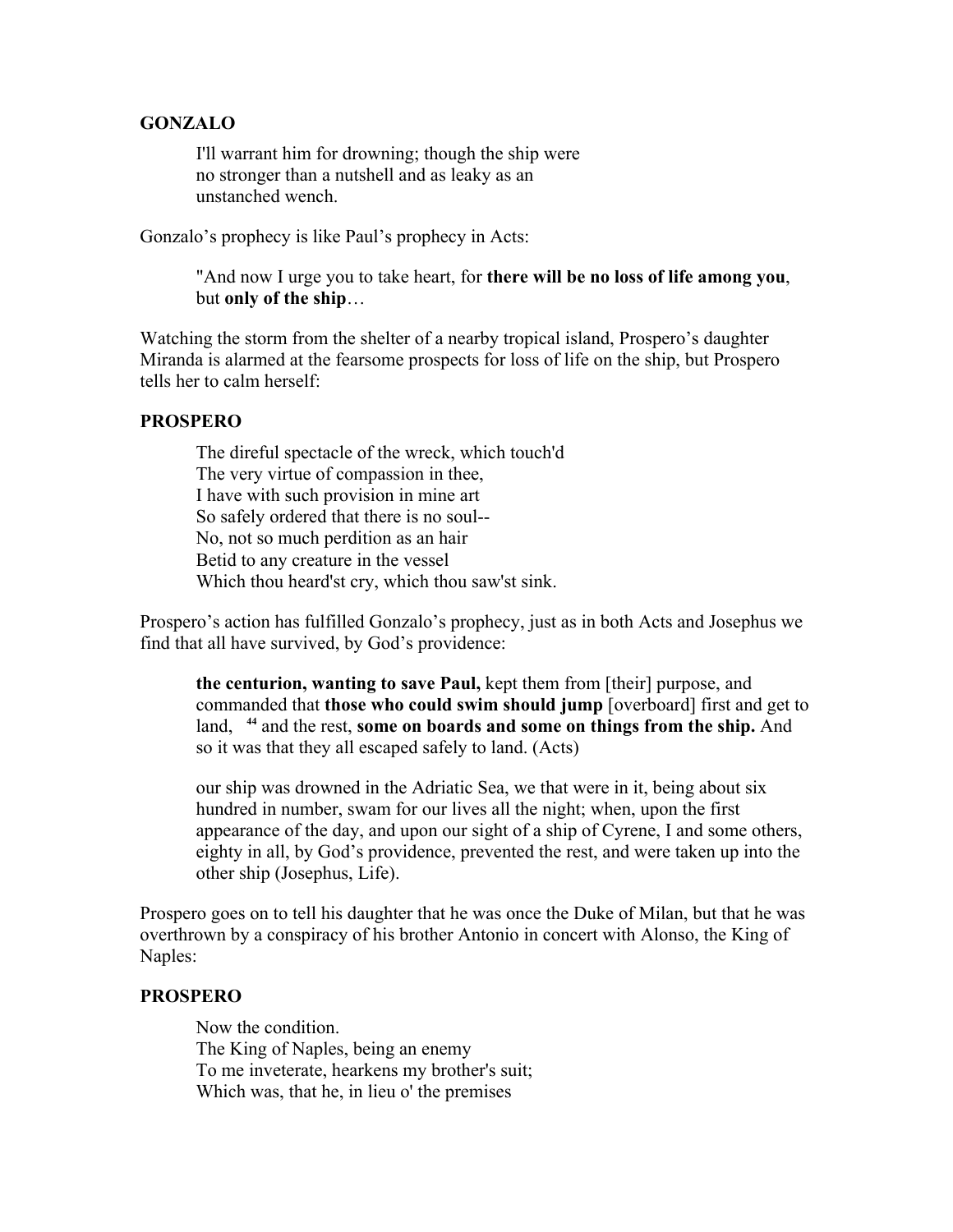Of homage and I know not how much tribute, Should presently extirpate me and mine Out of the dukedom and confer fair Milan With all the honours on my brother: whereon, A treacherous army levied, one midnight Fated to the purpose did Antonio open The gates of Milan, and, i' the dead of darkness, The ministers for the purpose hurried thence Me and thy crying self.

This evokes a parallel to the fall of Jerusalem, as well as the play-within-a-play in Hamlet depicting the fall of Troy. In this parallel, Alanso and Antonio are in the roles of Vespasian and Titus, with Alanso as the senior power and Antonio as the junior conquerer. However, there two other royal figures present: Fernando and Sebastian, both the sons of Alanso. As we shall see, the four royal figures give the playwright the resources necessary to satirically represent various aspects of the complete Flavian trinity of Vespasian, Titus and Domitian. At this point in the play, Antonio is taking the role of Titus, but at other times Ferdinand seems to be in the role of reversing Titus's fate (that is, he is figuratively 'pruned' and becomes 'fish food'), while Sebastian is more reminiscent of Domitian, scheming against the legacy of his father and brother.

In keeping with the theme we have seen in *Hamlet*, *Romeo and Juliet*, and *Merchant of Venice*, the hero Prospero seems to be a hidden Jew masquerading as a Gentile, as well as a representative of the ancient Jews who were destroyed or deposed by Titus; but also, above, he represents God himself, in his ability to control the storm and save every hair on the passengers' heads.

Prospero tells Miranda that they themselves were saved from a similar plight at sea, also by divine providence.

#### **MIRANDA**

How came we ashore?

#### **PROSPERO**

By Providence divine. Some food we had and some fresh water that A noble Neapolitan, Gonzalo, Out of his charity, being then appointed Master of this design, did give us, with Rich garments, linens, stuffs and necessaries, Which since have steaded much; so, of his gentleness, Knowing I loved my books, he furnish'd me From mine own library with volumes that I prize above my dukedom.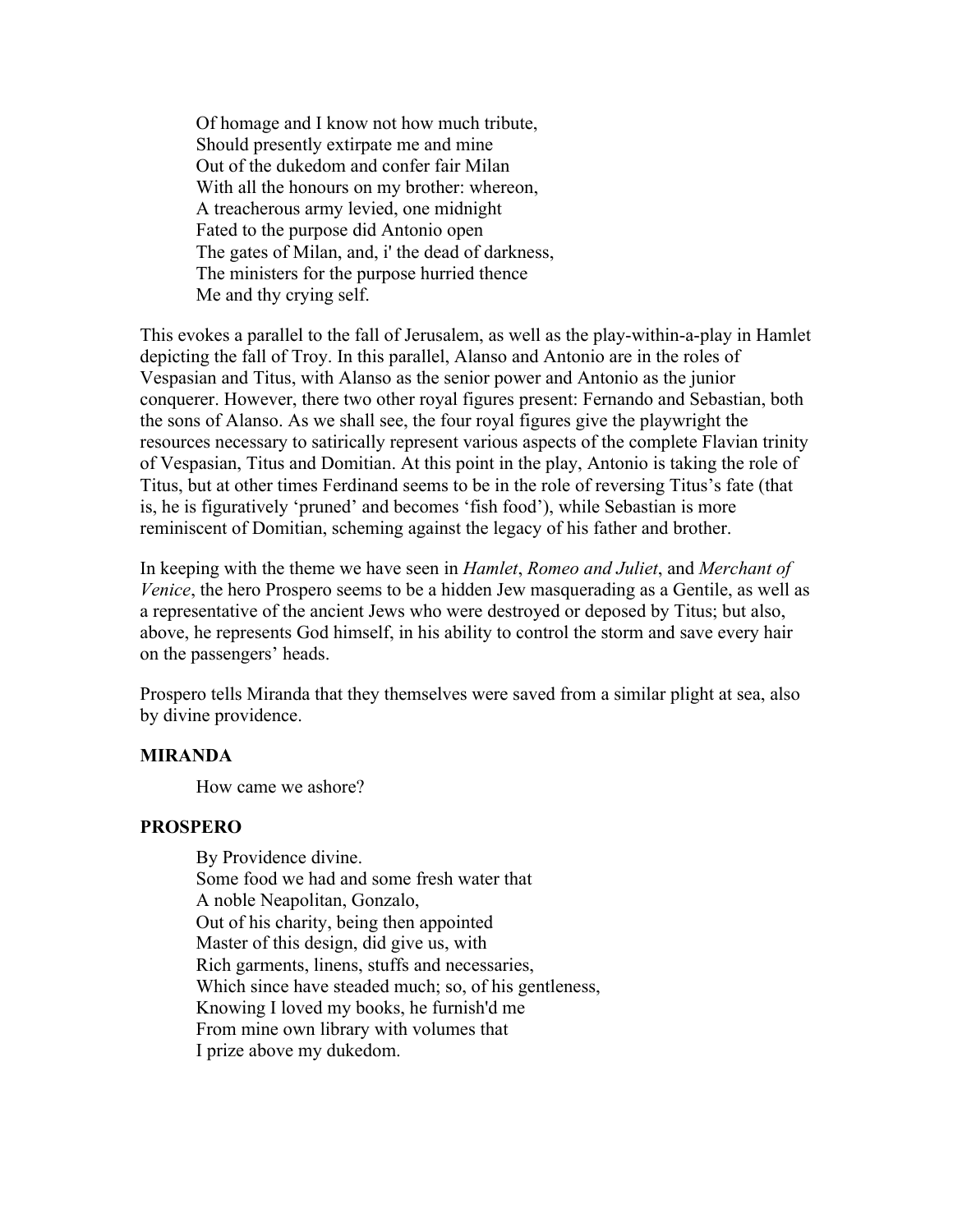This poses a riddle. If Gonzalo is being typologically linked to Paul and Josephus in the shipwreck scene, and Prospero and Miranda represent the Jews, then why is Gonzalo extending such kind provisions to Prospero and Miranda? The storyline seems to be hinting at the author's awareness that Rabbinical Judaism, far from being abandoned under the Flavians, was also defended (even if saddled with endless technicalities) and ultimately brought under the Imperial wing. Is it possible that 'Shakespeare', reading further into Josephus and the Talmud, has realized the crucial role played by the Romans in setting up the Jewish rabbinical academies, and noticed that the Talmud's tale of the revered Rabbi Jochanan ben Zakkai and his application of the Star Prophecy to Vespasian is a precise parallel to the similar episode describing Josephus's meeting with Vespasian? Gonzalo is being used as a type for ben Zakkai's role as well as a type for Josephus, showing that the playwright may have understood that the Romans also made this connection. Prospero tells us that Gonzalo was "Master of this design" and that he furnished books "from mine own library", recognizing that Josephus and ben Zakkai (Josephus's 'type') had exactly that role in preserving the Old Testament books and giving them back to the rabbinical Jews. Emilia may have recognized that certain Jews, from Roman times until the present, had a role to play as intellectuals and courtiers to Gentile royalty, and that the Bassano family held that type of position in English society.

Prospero goes on to tell Miranda the story of their loss of the Dukedom, and their arrival on the island. Speaking of the travails of their journey by sea, Prospero uses words strikingly similar to the way a woman would describe a pregnancy, beginning a theme of play with Prospero's gender.

#### **MIRANDA**

Alack, what trouble Was I then to you!

#### **PROSPERO**

O, a cherubim Thou wast that did preserve me. Thou didst smile. Infused with a fortitude from heaven, When I have deck'd the sea with drops full salt, Under my burthen groan'd; which raised in me An undergoing stomach, to bear up Against what should ensue.

Miranda wonders how this tale of woe is related to the storm and shipwreck she has just seen.

#### **MIRANDA**

Heavens thank you for't! And now, I pray you, sir, For still 'tis beating in my mind, your reason For raising this sea-storm?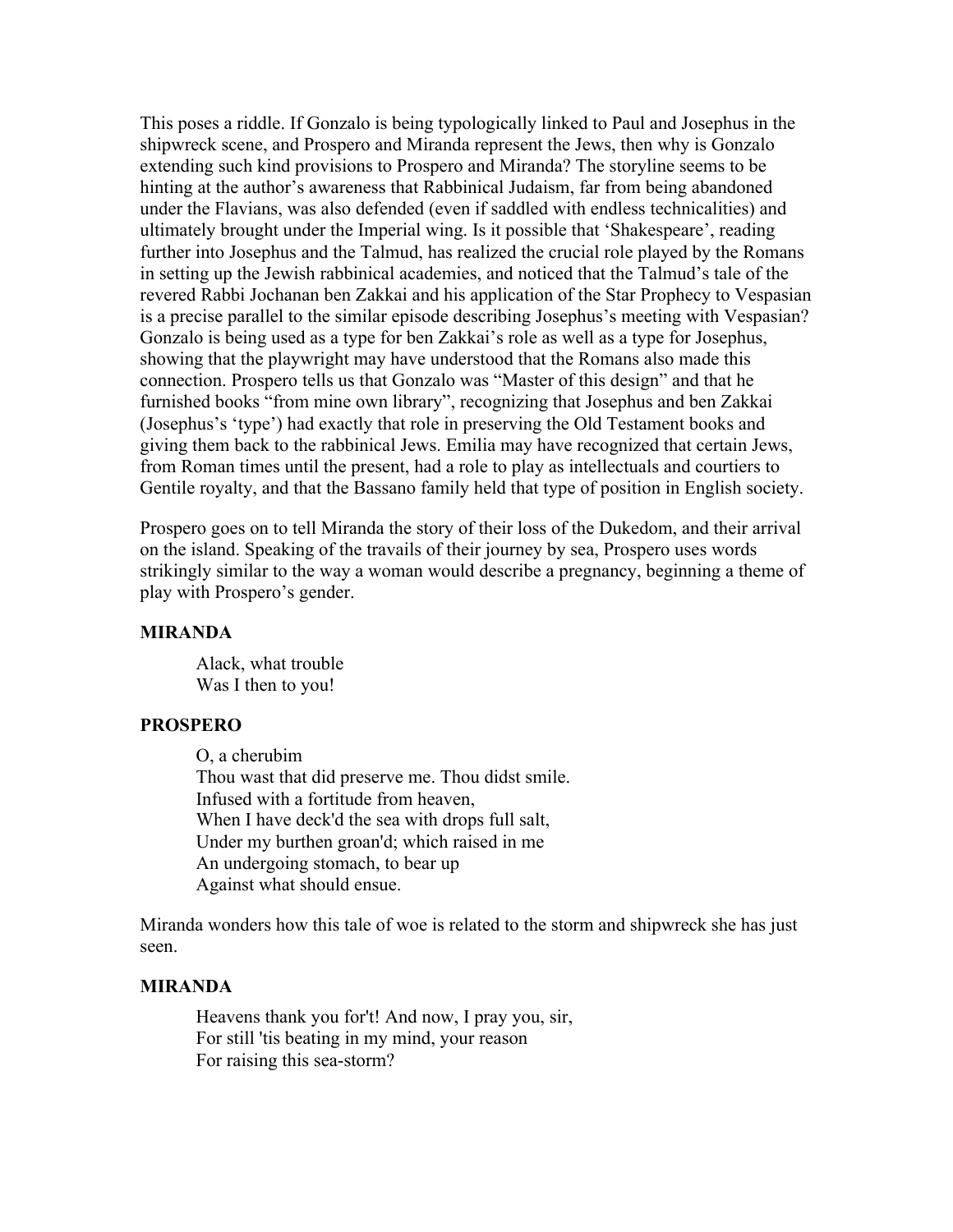#### **PROSPERO**

Know thus far forth. By accident most strange, bountiful Fortune, Now my dear lady, hath mine enemies Brought to this shore; and by my prescience I find my zenith doth depend upon A most auspicious star, whose influence If now I court not but omit, my fortunes Will ever after droop.

Thus, we are told that although Gonzalo / Josephus gets some credit for a sympathetic role, the rest of the passengers of the wrecked ship are still Prospero's enemies.

*Enter ARIEL*

### **ARIEL**

All hail, great master! grave sir, hail! I come To answer thy best pleasure; be't to fly, To swim, to dive into the fire, to ride On the curl'd clouds, to thy strong bidding task Ariel and all his quality.

### **PROSPERO**

Hast thou, spirit, Perform'd to point the tempest that I bade thee?

### **ARIEL**

To every article. I boarded the king's ship; now on the beak, Now in the waist, the deck, in every cabin, I flamed amazement: sometime I'ld divide, And burn in many places; on the topmast, The yards and bowsprit, would I flame distinctly, Then meet and join. Jove's lightnings, the precursors O' the dreadful thunder-claps, more momentary And sight-outrunning were not; the fire and cracks Of sulphurous roaring the most mighty Neptune Seem to besiege and make his bold waves tremble, Yea, his dread trident shake.

Again the capabilities of Prospero to command the spirits is nothing less than divine. The name of 'Ariel' (or 'Uriel') appears frequently in apocryphal and traditional sources as the name of a powerful angel or demiurge, and she is characterized as the voice of Jerusalem in Isaiah (29:4). Her words in the above passage are evocative of God's powers described by the book of Job: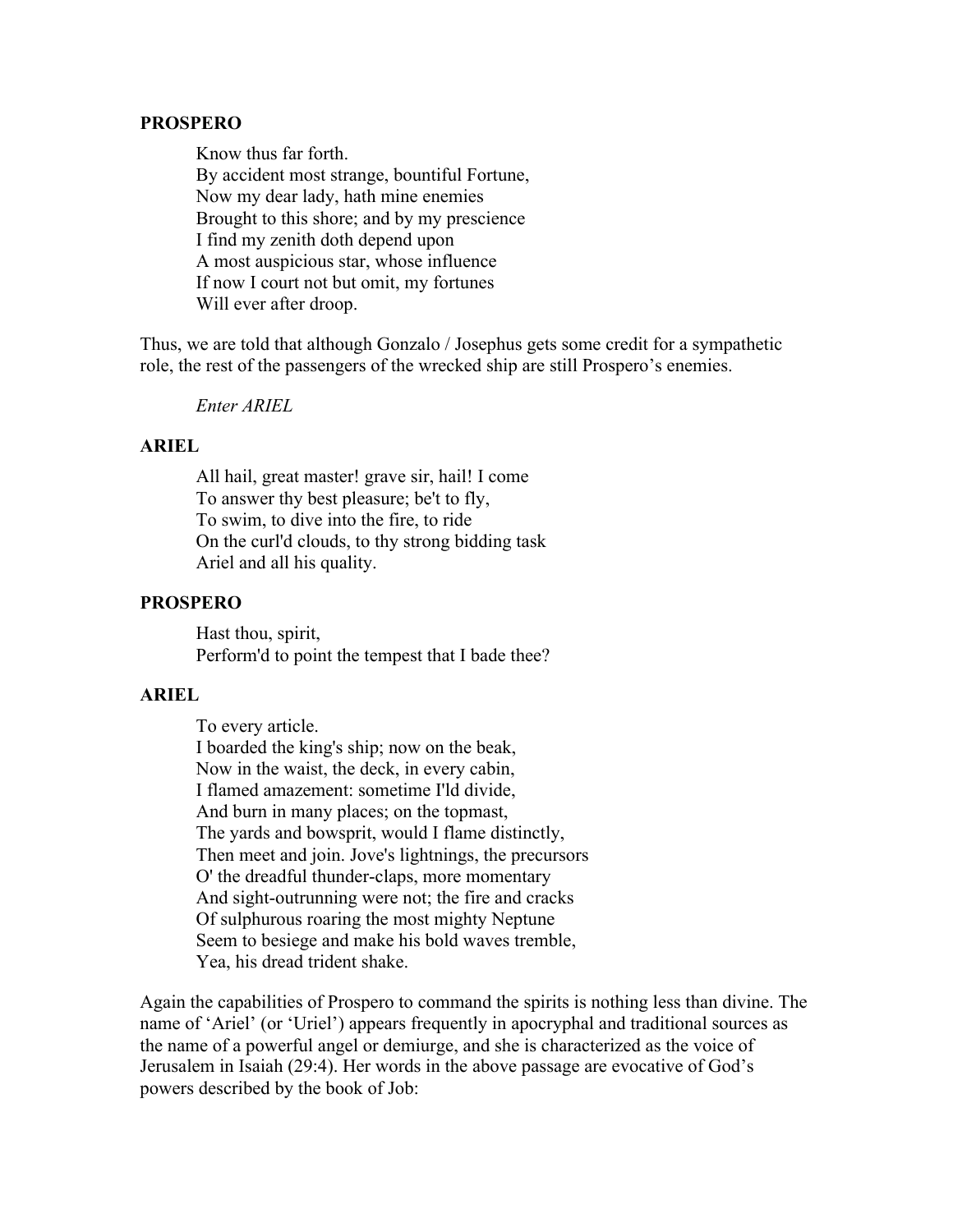Then the LORD answered Job out of the whirlwind, and said,

<sup>2</sup> Who is this that darkeneth counsel by words without knowledge?

<sup>3</sup> Gird up now thy loins like a man; for I will demand of thee, and answer thou me.

<sup>4</sup> Where wast thou when I laid the foundations of the earth? declare, if thou hast understanding.

[….]

 $^{22}$  Hast thou entered into the treasures of the snow? or hast thou seen the treasures of the hail,

 $^{23}$  Which I have reserved against the time of trouble, against the day of battle and war?

 $24$  By what way is the light parted, which scattereth the east wind upon the earth? <sup>25</sup> Who hath divided a watercourse for the overflowing of waters, or a way for the lightning of thunder;

 $26$  To cause it to rain on the earth, where no man is; on the wilderness, wherein there is no man;

 $27$  To satisfy the desolate and waste ground; and to cause the bud of the tender herb to spring forth?

<sup>28</sup> Hath the rain a father? or who hath begotten the drops of dew?

 $29$  Out of whose womb came the ice? and the hoary frost of heaven, who hath gendered it?

 $30$  The waters are hid as with a stone, and the face of the deep is frozen.

 $31$  Canst thou bind the sweet influences of Pleiades, or loose the bands of Orion?

 $32$  Canst thou bring forth Mazzaroth in his season? or canst thou guide Arcturus with his sons?

<sup>33</sup> Knowest thou the ordinances of heaven? canst thou set the dominion thereof in the earth?

 $34$  Canst thou lift up thy voice to the clouds, that abundance of waters may cover thee?

 $35$  Canst thou send lightnings, that they may go and say unto thee, Here we are?

Prospero's answer to all of God's questions is, of course, 'Yes I Can.' He continues:

# **PROSPERO**

But are they, Ariel, safe?

### **ARIEL**

Not a hair perish'd; On their sustaining garments not a blemish, But fresher than before: and, as thou badest me, In troops I have dispersed them 'bout the isle.

Again 'Shakespeare' reinforces the theme of Prospero's divine powers as master of his agent Ariel. Next they discuss Ariel's back story: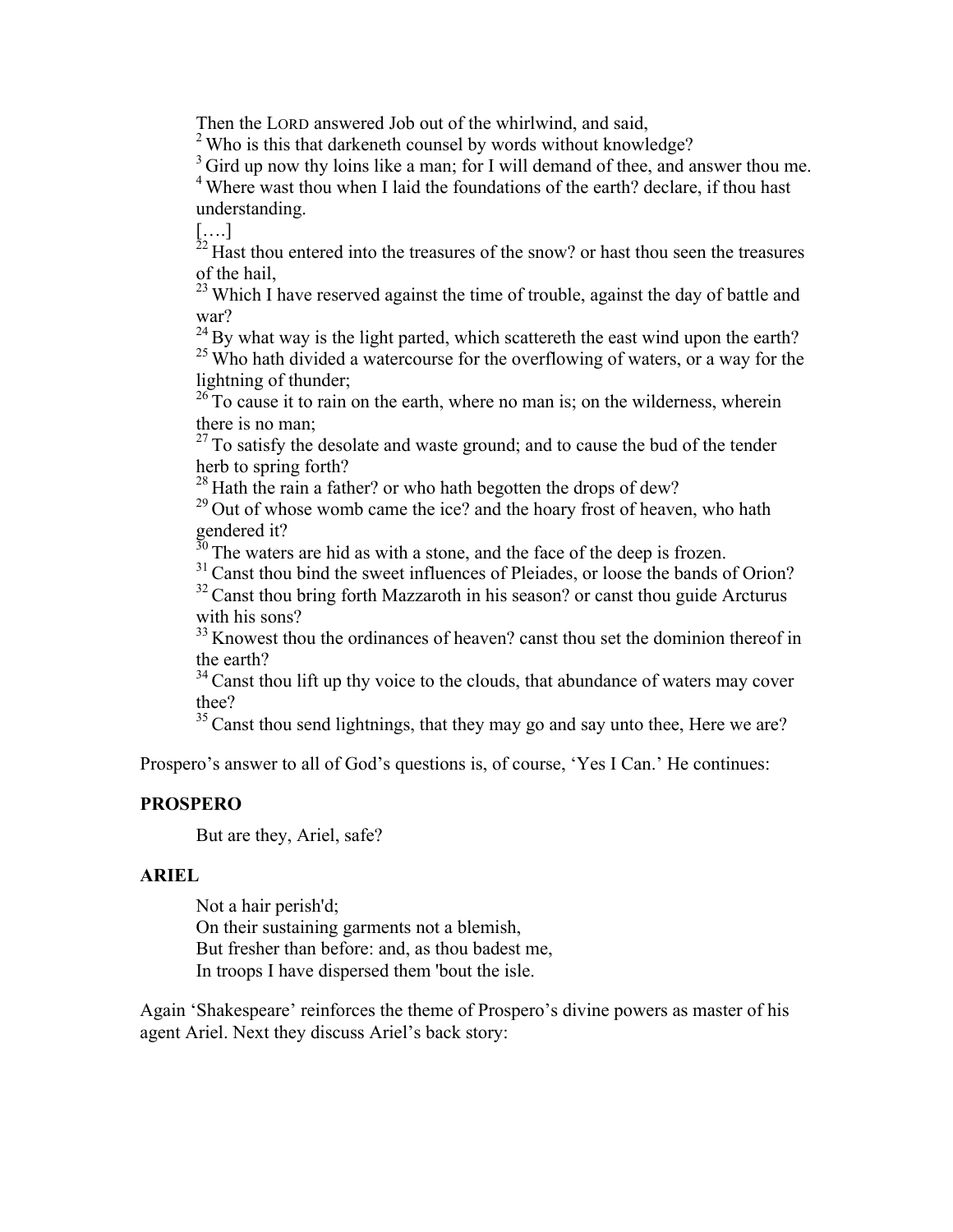#### **PROSPERO**

O, was she so? I must

Once in a month recount what thou hast been, Which thou forget'st. This damn'd witch Sycorax, For mischiefs manifold and sorceries terrible To enter human hearing, from Argier, Thou know'st, was banish'd: for one thing she did They would not take her life. Is not this true?

#### **ARIEL**

Ay, sir.

# **PROSPERO**

This blue-eyed hag was hither brought with child And here was left by the sailors. Thou, my slave, As thou report'st thyself, wast then her servant; And, for thou wast a spirit too delicate To act her earthy and abhorr'd commands, Refusing her grand hests, she did confine thee, By help of her more potent ministers And in her most unmitigable rage, Into a cloven pine; within which rift Imprison'd thou didst painfully remain A dozen years; within which space she died And left thee there; where thou didst vent thy groans As fast as mill-wheels strike. Then was this island-- Save for the son that she did litter here, A freckled whelp hag-born--not honour'd with A human shape.

#### **ARIEL**

Yes, Caliban her son.

Scholars have puzzled over the source of the character 'Sycorax'. My hypothesis is that this name is a pun or a composite of the names 'Sychaeus' and 'Sicharbas', which are the names given by Virgil and Servius respectively for the character that was the first husband of the Widow Dido, founder of the city of Carthage. The Widow Dido will be mentioned again in the play later on.

According to the Aeneid, Dido and her brother Pygmalion were co-rulers of Tyre in Phoenicia, but Pygmalion killed Dido's husband Sychaeus in hopes of using his wealth to depose her. However, Dido was able to flee to Carthage with Sychaeus's gold, which she used to found a new kingdom. Aeneas, fleeing from the Trojan War, also arrives at Carthage, and Dido falls in love with him. Aeneas eventually decides to proceed on to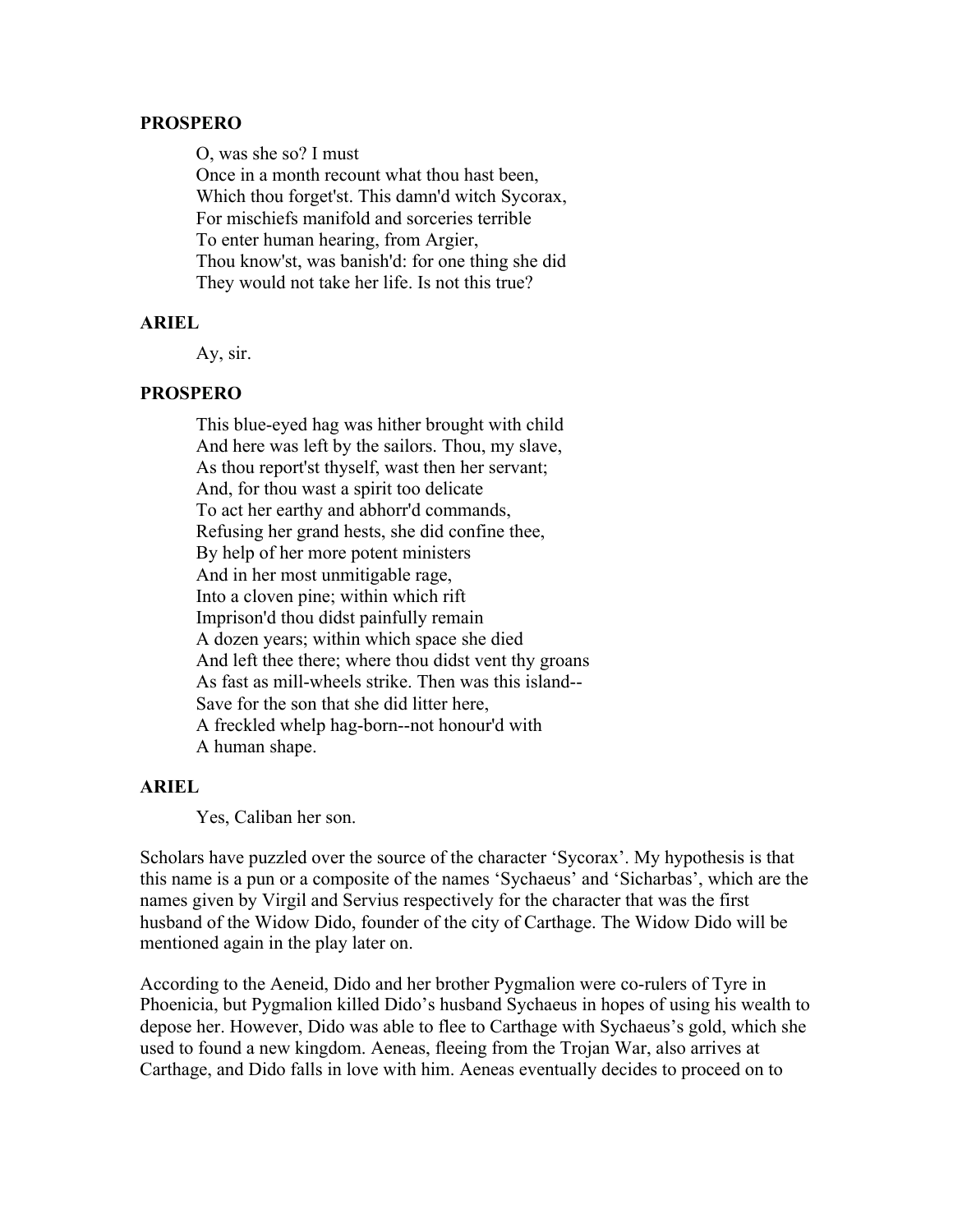Italy. On his departure, Dido is distraught, and immolates herself. Later, in the underworld, Aeneas meets Dido again, but she returns to her first husband Sychaeus.

Virgil's version of the story has apparently been somewhat altered from earlier versions, in which the role of the foreign suitor is played by a neighboring Berber king named Iarbus, who Dido detests. She kills herself in order to avoid a forced marriage to Iarbus. The Aeneid does mention Dido's rejection of Iarbus, which is contrasted to her love for Aeneas.

The purpose for Virgil's introduction of Aeneas into the story, of course, was to create a historical justification for Rome's eventual conquest of Carthage. When Dido sees Aeneas sail away, she curses him, even though she loves him; the prototypical anger of the woman scorned. However, the failure of Aeneas to father a child with Dido, and his ultimate rejection by Dido in the underworld, are wrongs that will be redressed by the Roman conquest.

In Shakespeare's version of the story, Sychaeus (Sycharbus) is rendered as a woman (Sycorax), a "blue-eyed hag" and thus a Gentile like Aeneas, and she has given birth to a son "not honour'd with a human shape." We are not told who the father is, but if the playwright is viewing the entire story as a type of the "root and branch" theme, the father must be of Phoenician / African stock, and the child is the rude outcome of the interracial coupling. The gender reversal mirrors the reversal of the outcome: i.e. in the original story, the Gentile attempt to 'graft' into the Carthaginian lineage fails, while in Shakespeare's retelling it succeeds, producing a grotesque issue in the next generation.

Also, playing the role of the Gentile in the "root and branch" theme, similar to Titus, Sycarax has taken Ariel captive, frozen speechless in a tree, as a symbolic representative of the Jewish spirit, people and religion.

According to Virgil, Aeneas came ashore in Carthage after a shipwreck (in which all survived) in a manner identical to the arrival of the Milanese and Neapolitan royalty. Aside from begging the question of whether both Paul and Josephus's similar adventures are both modeled on Aeneas's, this supports the idea that Aeneas should be viewed as a type of the Gentile role in this story (and thus also a type of Sycorax, aside from the gender reversal).

Aside from Prospero's insults, this Sycorax also seems to be a parallel to Prospero in some respects: like him, she was abandoned on the island 'with child' for some unnamed offense, and endowed with divine powers over spirits.

Some critics have made too much of this similarity: in my view, Prospero is a mirror image or reversal of Sycorax, not an ethical clone. He is pure good, just as Sycorax was pure evil. Sycorax perished like a mortal, the opposite of a God, leaving behind Ariel imprisoned in a pine tree, and the misbegotten Caliban as the only 'freckled welp' on the island. However, the parallel between Sycorax and Prospero is fascinating in that it continues the play's toying with Prospero's gender identification.

Prospero is soon discussing Caliban with his daughter: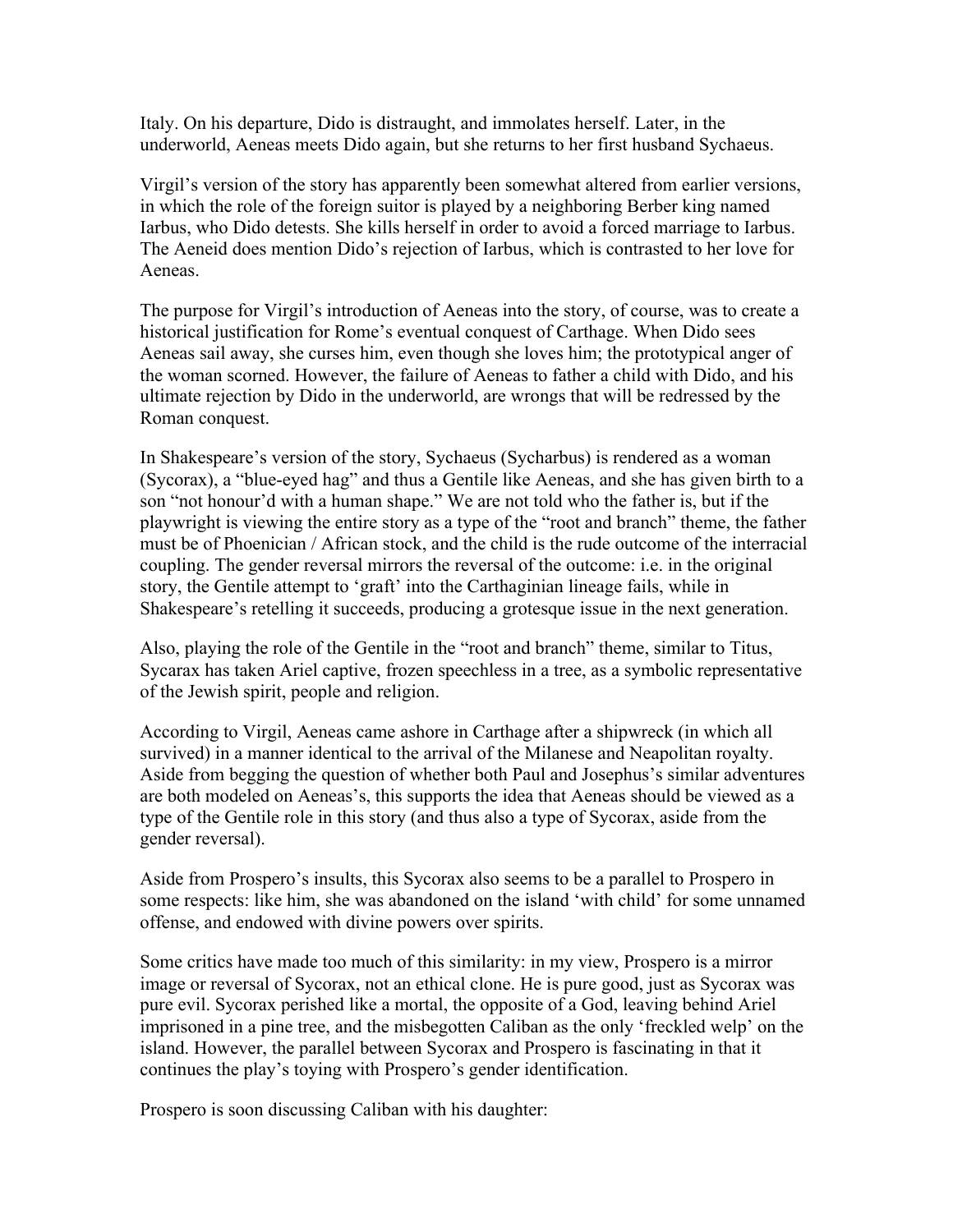#### **PROSPERO**

Shake it off. Come on; We'll visit Caliban my slave, who never Yields us kind answer.

#### **MIRANDA**

'Tis a villain, sir, I do not love to look on.

### **PROSPERO**

But, as 'tis, We cannot miss him: he does make our fire, Fetch in our wood and serves in offices That profit us. What, ho! slave! Caliban! Thou earth, thou! speak.

### **CALIBAN**

[Within] There's wood enough within.

So even as a refugee on this island, Prospero sees himself as an aristocrat, and Caliban is put to work as his slave to do menial tasks. The name 'Caliban' is an anagram of 'Canibal'. Within Shakespeare's comic system, Caliban typologically represents the ironic situation of a Christian slave in service to a powerful Jew.

### **CALIBAN**

As wicked dew as e'er my mother brush'd With raven's feather from unwholesome fen Drop on you both! a south-west blow on ye And blister you all o'er!

### **PROSPERO**

For this, be sure, to-night thou shalt have cramps, Side-stitches that shall pen thy breath up; urchins Shall, for that vast of night that they may work, All exercise on thee; thou shalt be pinch'd As thick as honeycomb, each pinch more stinging Than bees that made 'em.

Caliban and Prospero trade symmetrical curses, but Caliban has no power over Prospero, while Prospero's curses strike terror into his defenseless slave.

Caliban, Prospero, and Miranda share their story that Caliban had been loved, cared for, and educated by Prospero and Miranda, until Caliban "didst seek to violate the honour" of Miranda. Caliban saw this as perfectly reasonable, that he wanted to have "peopled… this isle with Calibans"; but Miranda and Prospero recoiled in horror, like true aristocrats.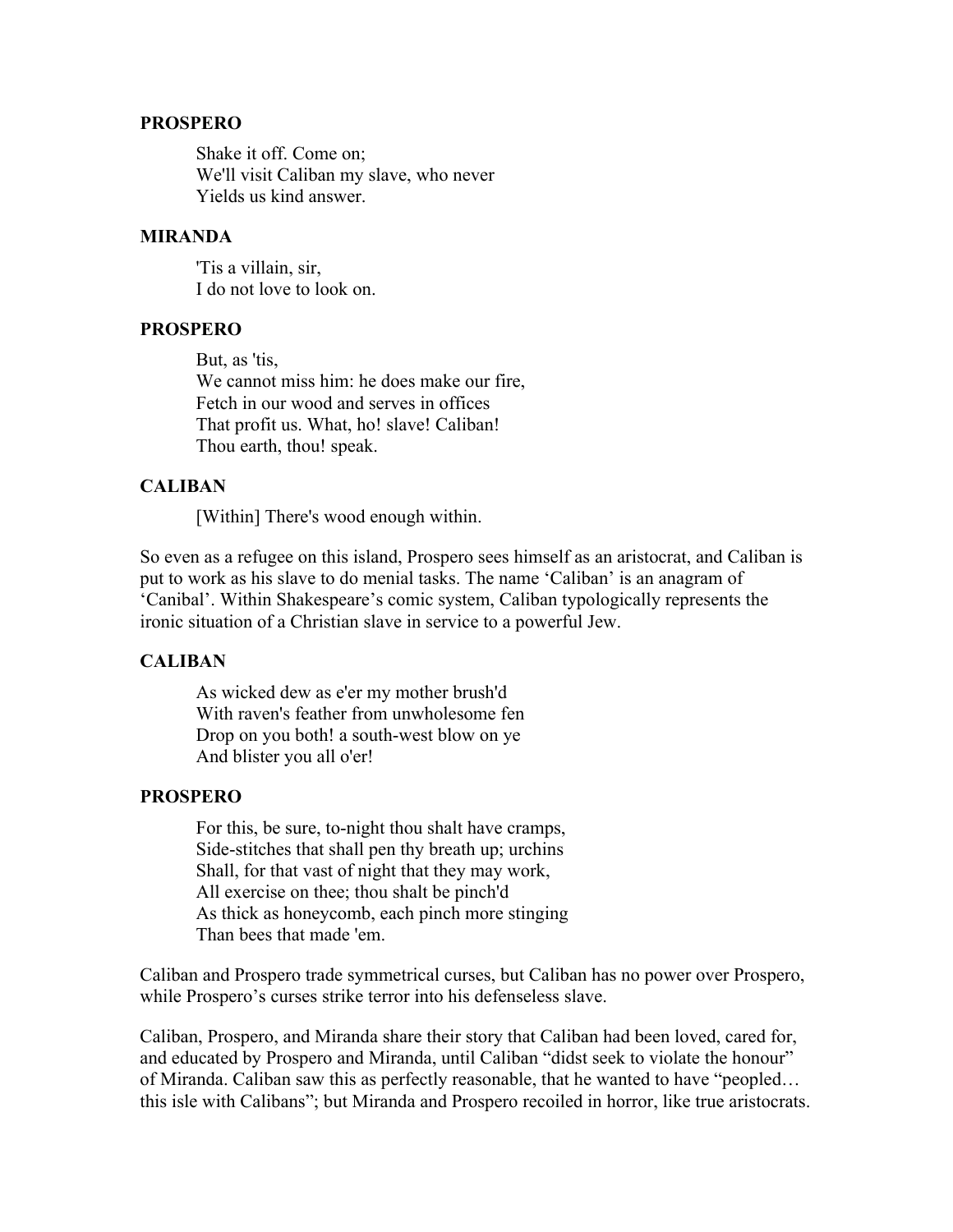The entire scenario is yet another re-enactment of the "root and branch" theme, in which Caliban has tried and failed to inject his genes into the royal pool.

Caliban is sent to gather firewood. As he goes, he remarks:

#### **CALIBAN**

*Aside*

I must obey: his art is of such power, It would control my dam's god, Setebos, and make a vassal of him.

Setebos was the god of the Patagonian natives, but the name also sounds a little bit like Zabidus, Josephus's pun on 'Sabazius', the ancient Roman name for the Jewish god. At any rate, 'Shakespeare' is painting Prospero's powers to be greater than this ancient god.

Moving on to the next scene, Ariel lures Prince Ferdinand, son of the King of Naples, to meet with Prospero's daughter Miranda. Ariel sings of the prince's father Alonso's death, but notably without using any recognizable cannibal imagery. In yet another reversal of Josephus's theme of the 'new root and branch', Prospero is planning to marry his daughter to the Prince, thus grafting his family back into the royal line. Miranda is quick to make her own declaration of Ferdinand's divinity, as she first encounters him.

#### **MIRANDA**

What is't? a spirit? Lord, how it looks about! Believe me, sir, It carries a brave form. But 'tis a spirit.

# **PROSPERO**

No, wench….

#### **MIRANDA**

I might call him A thing divine, for nothing natural I ever saw so noble.

Miranda and Ferdinand quickly fall in love, just as Dido fell in love with Aeneas. Prospero is delighted, but nevertheless resolves to put roadblocks in their path, "lest too light winning make the prize light." He tells Ferdinand:

#### **PROSPERO**

Come; I'll manacle thy neck and feet together: Sea-water shalt thou drink; thy food shall be The fresh-brook muscles, wither'd roots and husks Wherein the acorn cradled. Follow.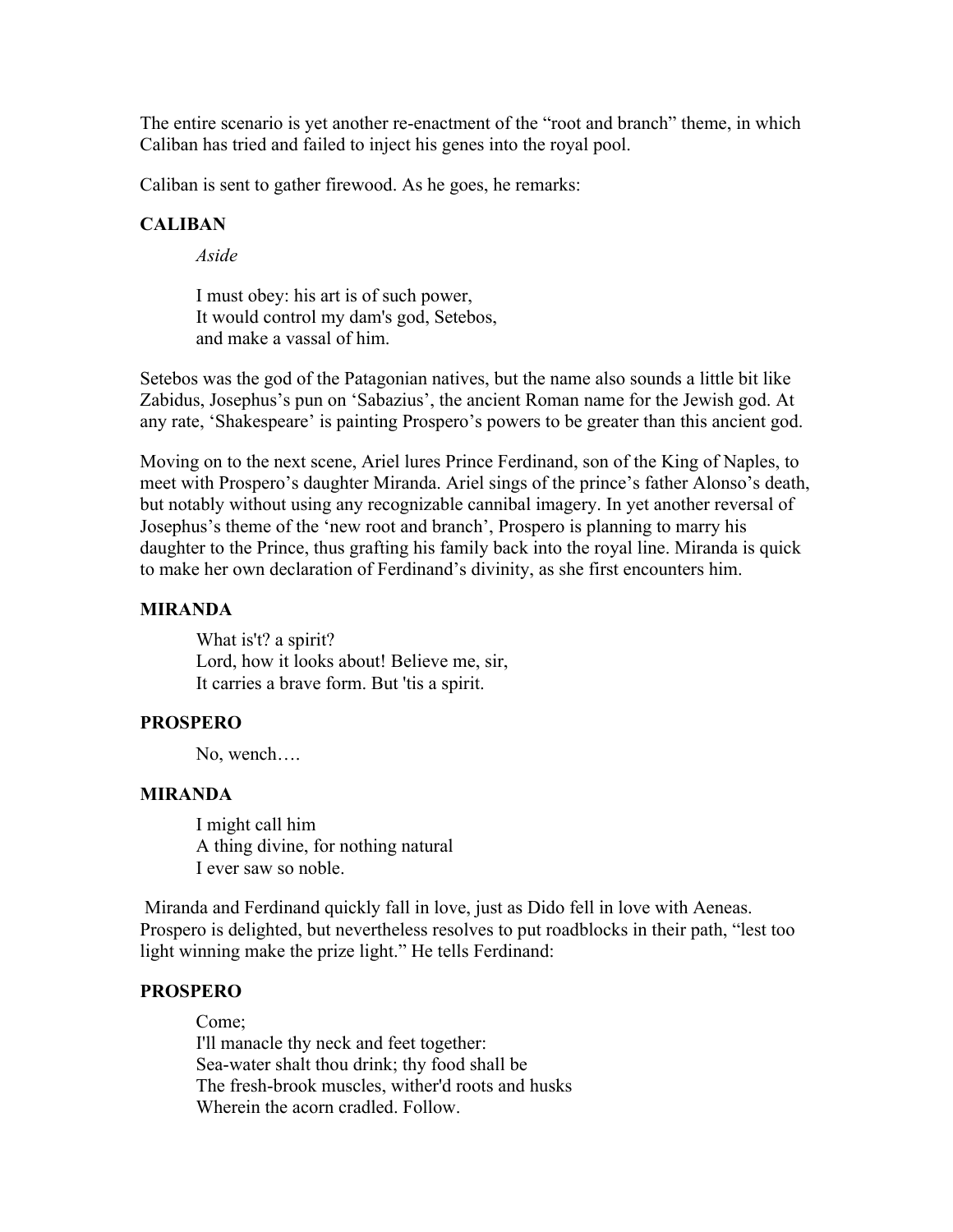'Fresh-brook muscles' would be a type of fish. Thus, within the Flavian system, this is a cannibalistic threat, and not entirely in jest, as Ferdinand's royal line is to be subsumed to Prospero and Miranda's Jewish line in the upcoming "new root and branch" reversal. Prospero also gives Miranda his 'opinion' about Ferdinand:

#### **PROSPERO**

Thou think'st there is no more such shapes as he, Having seen but him and Caliban: foolish wench! To the most of men this is a Caliban And they to him are angels.

With this tongue-in-cheek verdict, Prospero expresses real disdain for royal privilege, and speaks the truth about what "most of men" think of the preening elite.

At the opening of Act II, the royal villains from the shipwreck are wandering around the island and exchanging seemingly harmless banter. Gonzalo remarks on how their clothing is as good as new, verifying Ariel's report. They joke about the Widow Dido of Carthage (and the 'Widower Aeneis') while discussing the wedding of Alonso's daughter Claribel in Tunis, which Gonzalo (almost correctly) asserts was synonymous to Carthage. This marriage is yet another cyclical repeat of the "root and branch" theme, as Claribel, a Gentile, has become attached to the king of Tunis (a Phoenician, an African and a type for the Moorish Jews.) The reference becomes ominous as the bantering discussion returns to Gonzalo's doublet from the wedding, which Antonio says was 'well fished for', hinting that Claribel's marriage in Tunis is similarly doomed. Remember that Dido's first husband and true love had been killed by her brother, and Aeneas became a "widower" because Dido killed herself after his departure.<sup>1</sup>

#### **GONZALO**

Methinks our garments are now as fresh as when we put them on first in Afric, at the marriage of the king's fair daughter Claribel to the King of Tunis.

### **SEBASTIAN**

'Twas a sweet marriage, and we prosper well in our return.

#### **ADRIAN**

Tunis was never graced before with such a paragon to their queen.

#### **GONZALO**

Not since widow Dido's time.

#### **ANTONIO**

Widow! a pox o' that! How came that widow in? widow Dido!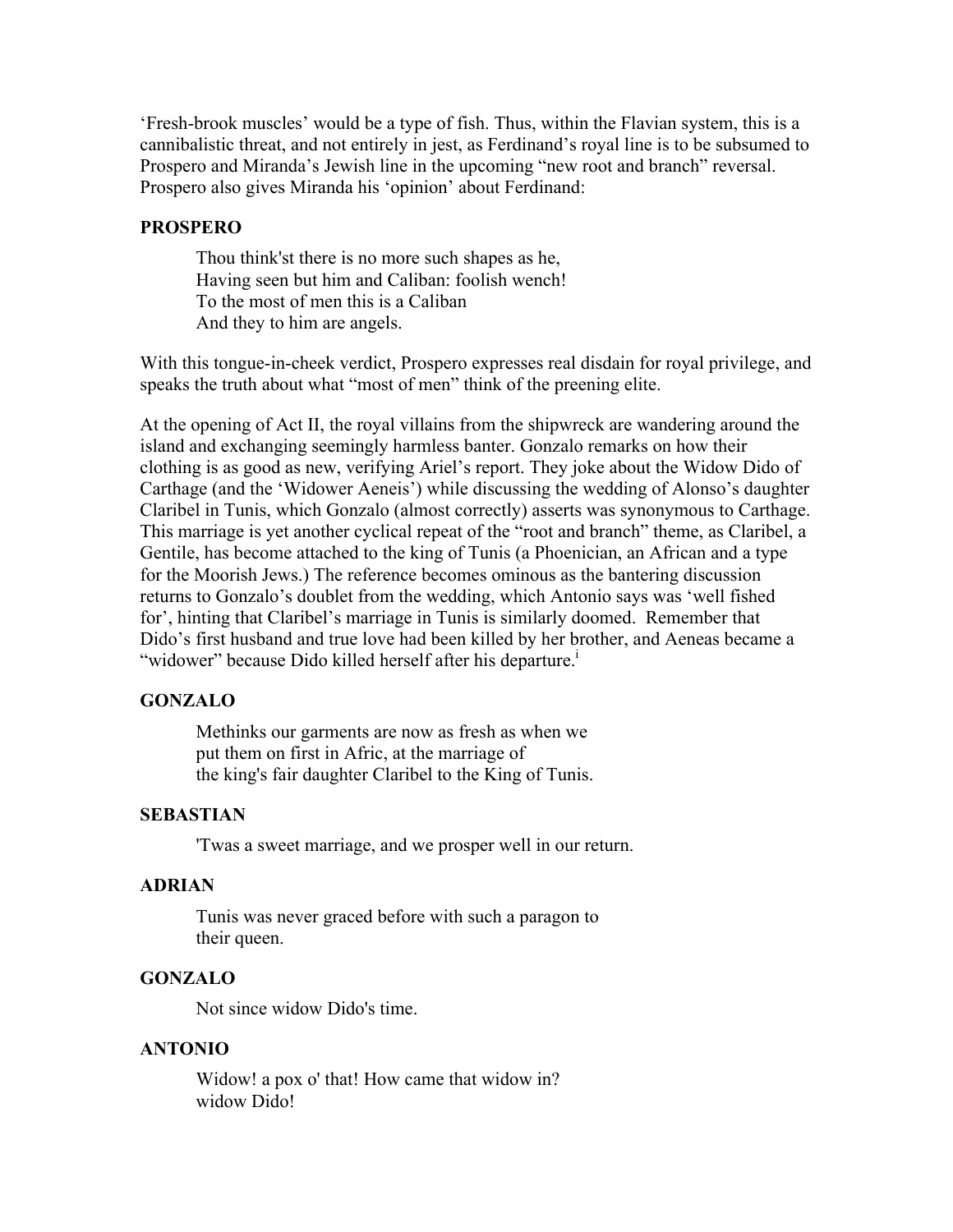### **SEBASTIAN**

What if he had said 'widower AEneas' too? Good Lord, how you take it!

#### **ADRIAN**

'Widow Dido' said you? you make me study of that: she was of Carthage, not of Tunis.

# **GONZALO**

This Tunis, sir, was Carthage.

### **ADRIAN**

Carthage?

#### **GONZALO**

I assure you, Carthage.

[….]

# **GONZALO**

Sir, we were talking that our garments seem now as fresh as when we were at Tunis at the marriage of your daughter, who is now queen.

#### **ANTONIO**

And the rarest that e'er came there.

#### **SEBASTIAN**

Bate, I beseech you, widow Dido.

### **ANTONIO**

O, widow Dido! ay, widow Dido.

#### **GONZALO**

Is not, sir, my doublet as fresh as the first day I wore it? I mean, in a sort.

### **ANTONIO**

That sort was well fished for.

Continuing in this ominous vein, Alonso laments that his daughter might as well be lost. Indeed, in Shakespearean typology, she certainly has been lost, her bloodline 'pruned' by the intermarriage with Jewish royalty.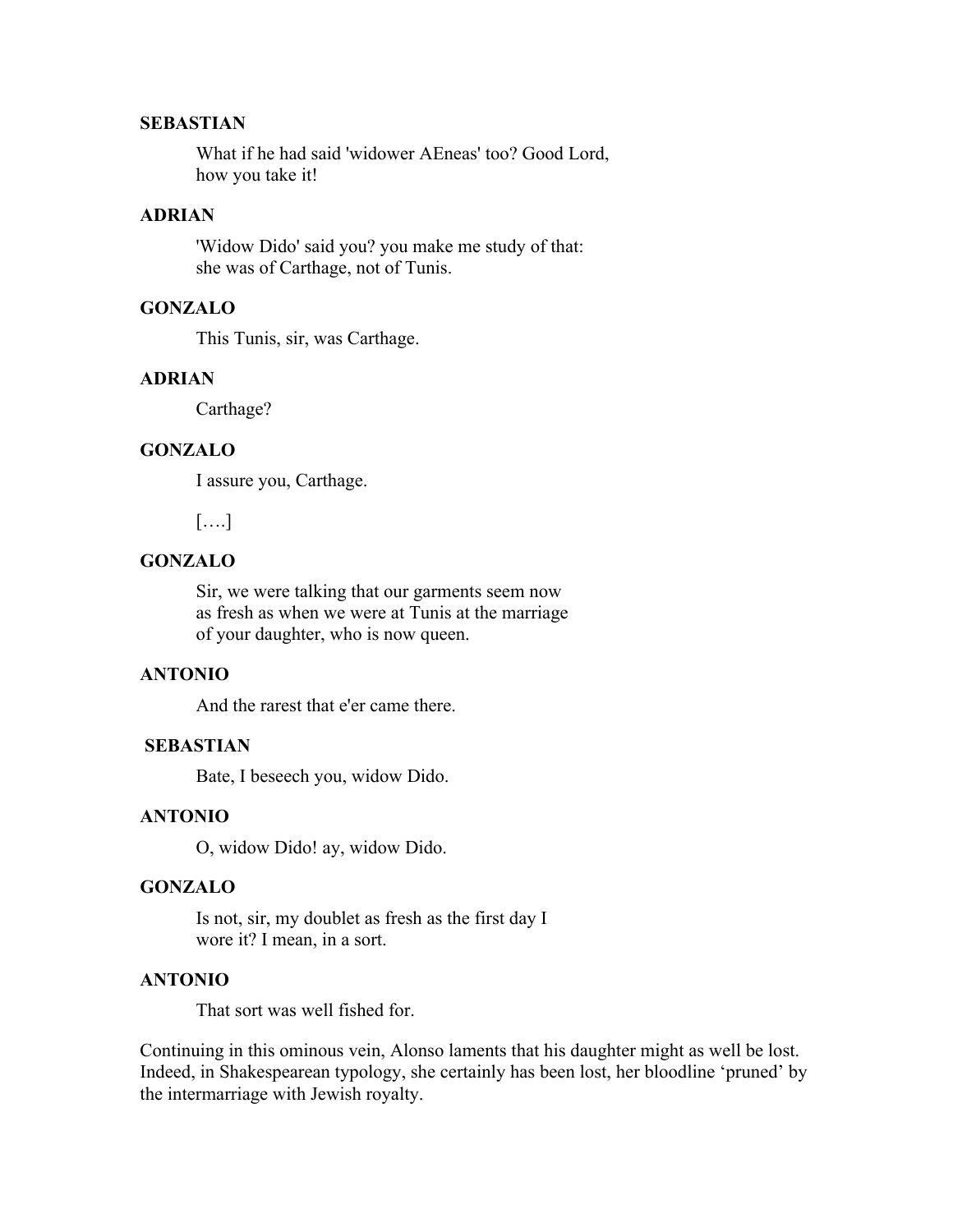#### **GONZALO**

When I wore it at your daughter's marriage?

#### **ALONSO**

You cram these words into mine ears against The stomach of my sense. Would I had never Married my daughter there! for, coming thence, My son is lost and, in my rate, she too, Who is so far from Italy removed I ne'er again shall see her.

Next, Alonso is in despair with the realization that his beloved son Fernando has become fish food, and thus is lost as well. The correct interpretation of his statement is that he too will be pruned and grafted by his love for Miranda, and figuratively be eaten by the 'fish' in a reversal of the Flavian eucharist.

#### **ALONSO**

O thou mine heir Of Naples and of Milan, what strange fish Hath made his meal on thee?

After more such banter, Gonzalo tells of his ideal philosophy for ruling such an island as they have landed on.

### **GONZALO**

And were the king on't, what would I do?

# **SEBASTIAN**

'Scape being drunk for want of wine.

### **GONZALO**

I' the commonwealth I would by contraries Execute all things; for no kind of traffic Would I admit; no name of magistrate; Letters should not be known; riches, poverty, And use of service, none; contract, succession, Bourn, bound of land, tilth, vineyard, none; No use of metal, corn, or wine, or oil; No occupation; all men idle, all; And women too, but innocent and pure; No sovereignty;--

#### **SEBASTIAN**

Yet he would be king on't.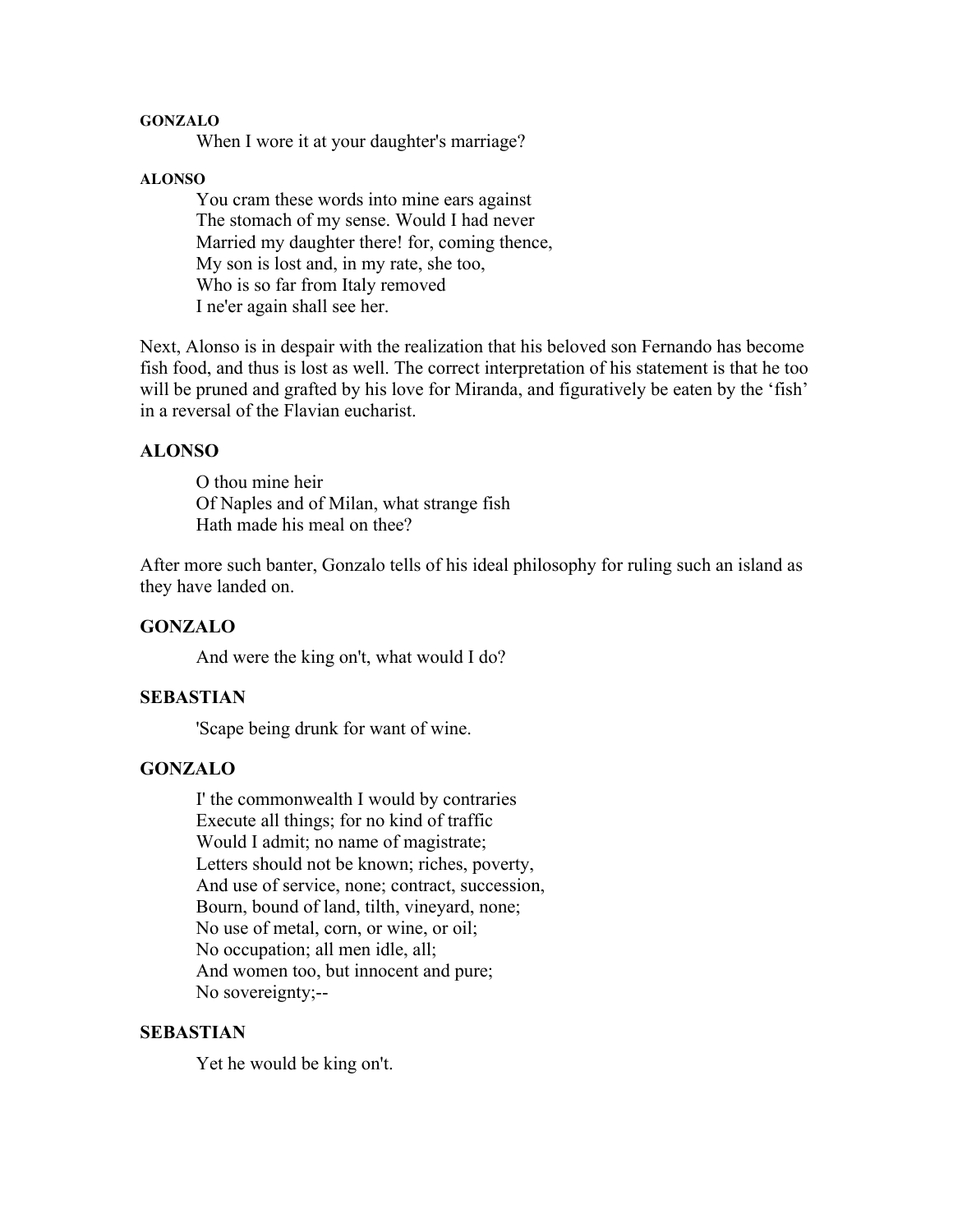### **ANTONIO**

The latter end of his commonwealth forgets the beginning.

Though, as widely noted, Gonzalo's words are taken directly from an essay "Of Cannibals" by Montaigne<sup>ii</sup>, the sentiments go back to Jesus's Sermon on the Mount, Matt. 6:24-34:

 $24$  No man can serve two masters: for either he will hate the one, and love the other; or else he will hold to the one, and despise the other. Ye cannot serve God and mammon.

<sup>25</sup> Therefore I say unto you, Take no thought for your life, what ye shall eat, or what ye shall drink; nor yet for your body, what ye shall put on. Is not the life more than meat, and the body than raiment?

<sup>26</sup> Behold the fowls of the air: for they sow not, neither do they reap, nor gather into barns; yet your heavenly Father feedeth them. Are ye not much better than they?

 $27$  Which of you by taking thought can add one cubit unto his stature?

 $28$  And why take ye thought for raiment? Consider the lilies of the field, how they grow; they toil not, neither do they spin:

 $^{\overline{29}}$  And yet I say unto you, That even Solomon in all his glory was not arrayed like one of these.

 $30$  Wherefore, if God so clothe the grass of the field, which to day is, and to morrow is cast into the oven, shall he not much more clothe you, O ye of little faith?

<sup>31</sup> Therefore take no thought, saying, What shall we eat? or, What shall we drink? or, Wherewithal shall we be clothed?

 $32$ <sup>2</sup> (For after all these things do the Gentiles seek:) for your heavenly Father knoweth that ye have need of all these things.

 $33$  But seek ye first the kingdom of God, and his righteousness; and all these things shall be added unto you.

 $34$  Take therefore no thought for the morrow: for the morrow shall take thought for the things of itself. Sufficient unto the day is the evil thereof.

Although not specific to the Paul / Josephus typology, Gonzalo continues to establish himself as a voice for stoic if not cynic philosophy similar to what Jesus or Paul might have advocated. Sebastian and Antonio ridicule Gonzalo's inconsistency in wanting to be King of an egalitarian utopia, and Alonso rejects Gonzalo's advice as "nothing".

Ariel charms Gonzalo and Alonso asleep, leaving Antonio and Sebastian (Alonso's brother) to plot against Alonso. They realize that if Alonso and Gonzalo were killed, no one would be the wiser, and Sebastian would inherit the throne of Naples. Antonio and Sebastian reminisce about Antonio's wicked theft of Prospero's dukedom, and agree that guilty feelings have not been a problem. This is a rich and hilarious parody of the trinity of Flavian emperors, evocative of Domitian's repudiation of the Flavian churches and his reconstruction and re-invention of the Christian religion after their deaths. Meanwhile, on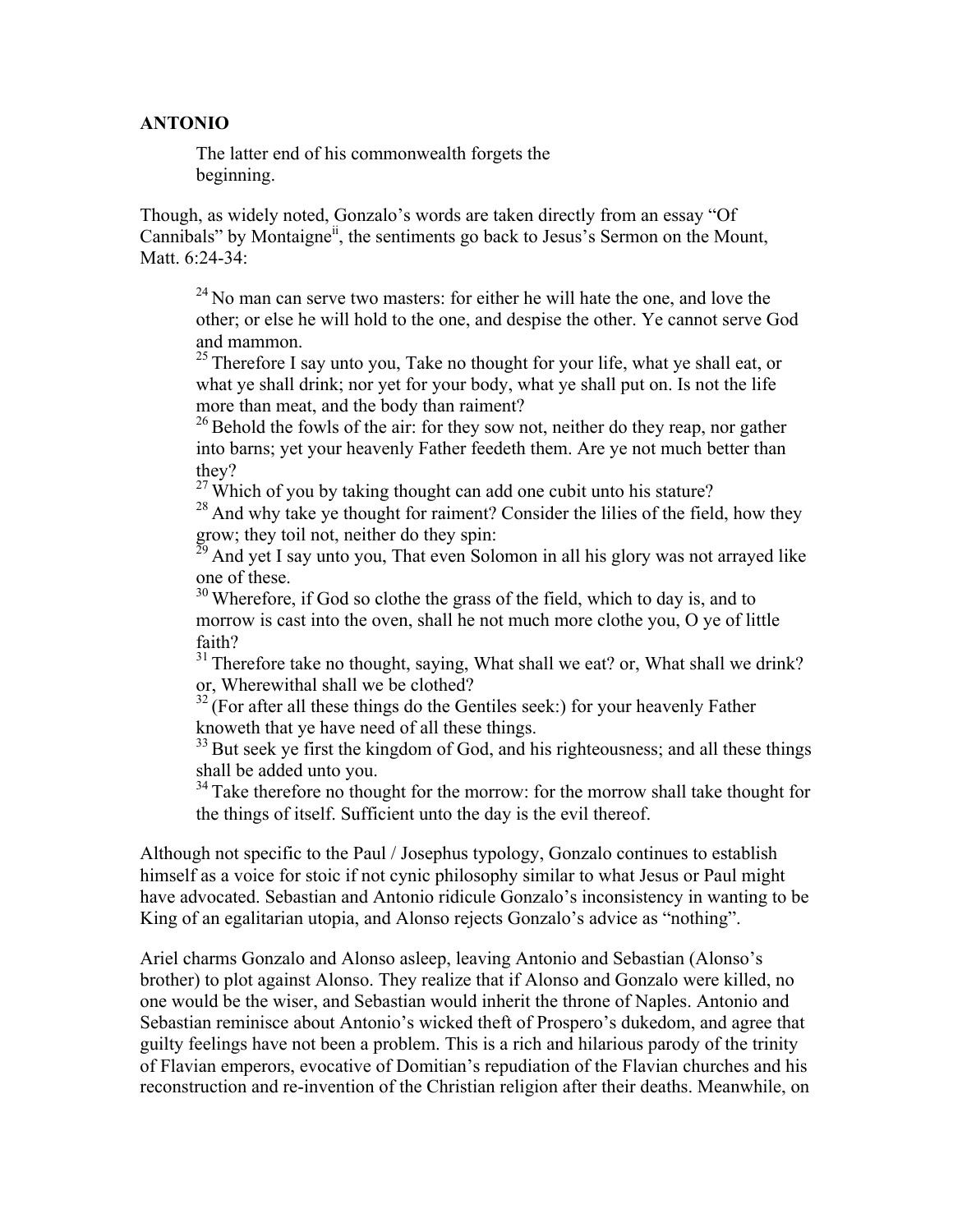the surface level, there is also rich irony in that it is far from obvious how the plotters will ever get back to Naples to claim their prize.

# **ANTONIO**

Ay, sir; where lies that? if 'twere a kibe, 'Twould put me to my slipper: but I feel not This deity in my bosom: twenty consciences, That stand 'twixt me and Milan, candied be they And melt ere they molest! Here lies your brother, No better than the earth he lies upon, If he were that which now he's like, that's dead; Whom I, with this obedient steel, three inches of it, Can lay to bed for ever; whiles you, doing thus, To the perpetual wink for aye might put This ancient morsel, this Sir Prudence, who Should not upbraid our course. For all the rest, They'll take suggestion as a cat laps milk; They'll tell the clock to any business that We say befits the hour.

In this speech is another hint of cannibal imagery: Alonso is "This ancient morsel".

Antonio and Sebastian are standing with their swords drawn and ready to plunge into Gonzalo and Alonso's necks, but Ariel awakens them in the nick of time.

The next scene opens with Caliban giving yet another cannibalistic curse against Prospero. Notice that it is by 'trifles' that Caliban is controlled: probably a reference to Pliny's description of Christianity as trifles, or 'toies and fooleries'.

# **CALIBAN**

All the infections that the sun sucks up From bogs, fens, flats, on Prosper fall and make him By inch-meal a disease! His spirits hear me And yet I needs must curse. But they'll nor pinch, Fright me with urchin--shows, pitch me i' the mire, Nor lead me, like a firebrand, in the dark Out of my way, unless he bid 'em; but For every trifle are they set upon me; Sometime like apes that mow and chatter at me And after bite me, then like hedgehogs which Lie tumbling in my barefoot way and mount Their pricks at my footfall; sometime am I All wound with adders who with cloven tongues Do hiss me into madness.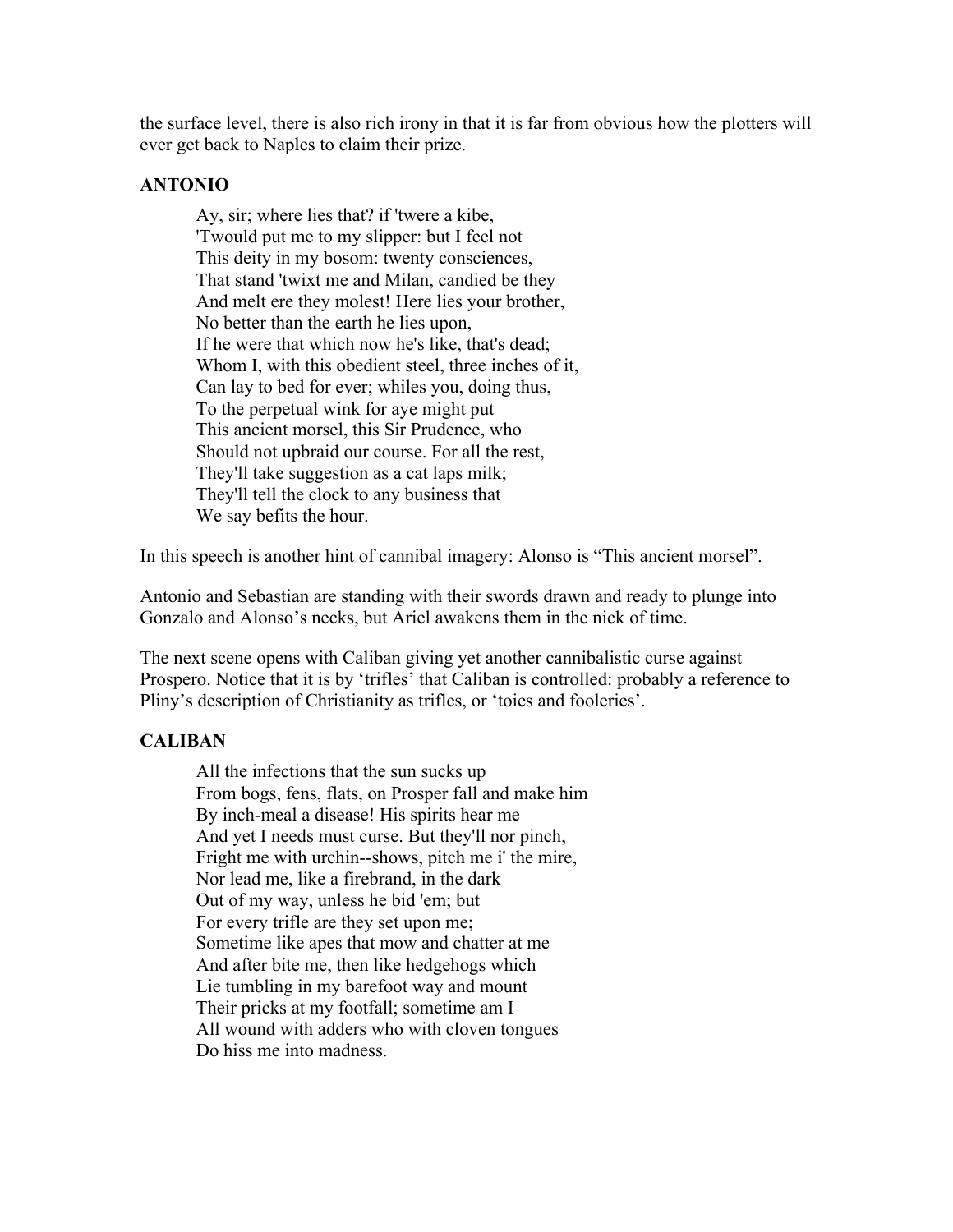Trinculo the clown enters, and identifies Caliban as a 'Fish': that is, a Jewish or Christian hoi polloi, a victim of the aristocracy:

# **TRINCULO**

….What have we here? a man or a fish? dead or alive? A fish: he smells like a fish; a very ancient and fishlike smell; a kind of not of the newest Poor-John. A strange fish! Were I in England now, as once I was, and had but this fish painted, not a holiday fool there but would give a piece of silver: there would this monster make a man; any strange beast there makes a man:

Stephano enters drunk, echoing Gonzalo's preference to die at land rather than at sea. Trinculo's name is a hint that he, along with Stephano and Caliban, are a clownish, comic send-up of the Flavian imperial trinity of Vespasian, Titus and Domitian, as well as their Flavian Christian trinity of the Father, Son and Holy Spirit, while Caliban is also representing the hoi polloi targets of the hoax. A large part of the humor is the speed at which roles are swapped, rendering it a futile task to assign specific identifications.

# **STEPHANO**

I shall no more to sea, to sea, Here shall I die ashore-- This is a very scurvy tune to sing at a man's funeral: well, here's my comfort.

### *Drinks*

*Sings*

The master, the swabber, the boatswain and I, The gunner and his mate Loved Mall, Meg and Marian and Margery, But none of us cared for Kate;

Stephano's grouping of himself and five other shipmates all courting Margery (who may or may not be the same as Meg or Marian or Mall) may be humorously indicating that any number of clowns can pile into a single Trinity. Or, this may be a pointer to look to the Taming of the Shrew for more help with the interpretation.

Caliban believes that Stephano is an agent of Prospero; that is, a proxy of God. Stephano believes that his liquor "will give language to" Caliban, as Titus intended that the Gospels would give a new voice to the Jews.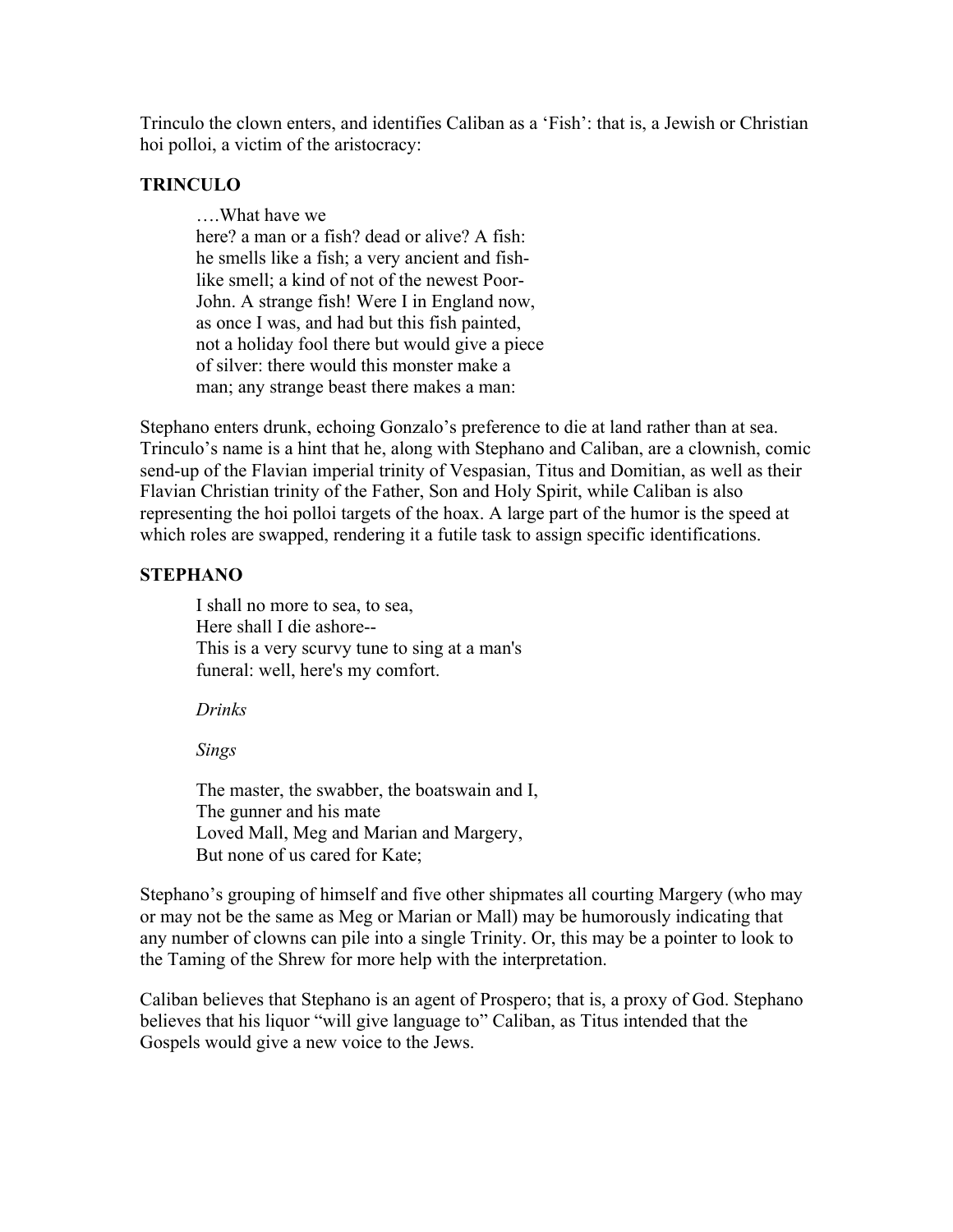#### **STEPHANO**

This is some monster of the isle with four legs, who hath got, as I take it, an ague. Where the devil should he learn our language? I will give him some relief, if it be but for that. if I can recover him and keep him tame and get to Naples with him, he's a present for any emperor that ever trod on neat's leather.

# **CALIBAN**

Do not torment me, prithee; I'll bring my wood home faster.

### **STEPHANO**

He's in his fit now and does not talk after the wisest. He shall taste of my bottle: if he have never drunk wine afore will go near to remove his fit. If I can recover him and keep him tame, I will not take too much for him; he shall pay for him that hath him, and that soundly.

# **CALIBAN**

Thou dost me yet but little hurt; thou wilt anon, I know it by thy trembling: now Prosper works upon thee.

### **STEPHANO**

Come on your ways; open your mouth; here is that which will give language to you, cat:

As Stephano and Trinculo exchange cheery banter, Caliban becomes convinced that Stephano is a god:

# **CALIBAN**

[Aside] These be fine things, an if they be not sprites. That's a brave god and bears celestial liquor. I will kneel to him.

Stephano accepts Caliban's adulation, and promises that if Caliban will "kiss the book", then he will "furnish it anon with new contents." With this, Stephano reminds us of Domitian, who also furnished the New Testament with "new contents." Stephano says he is "the man in the moon", another attribute of Domitian, as we shall see in the next volume in the *Caesar's Messiah* series.

# **CALIBAN**

Hast thou not dropp'd from heaven?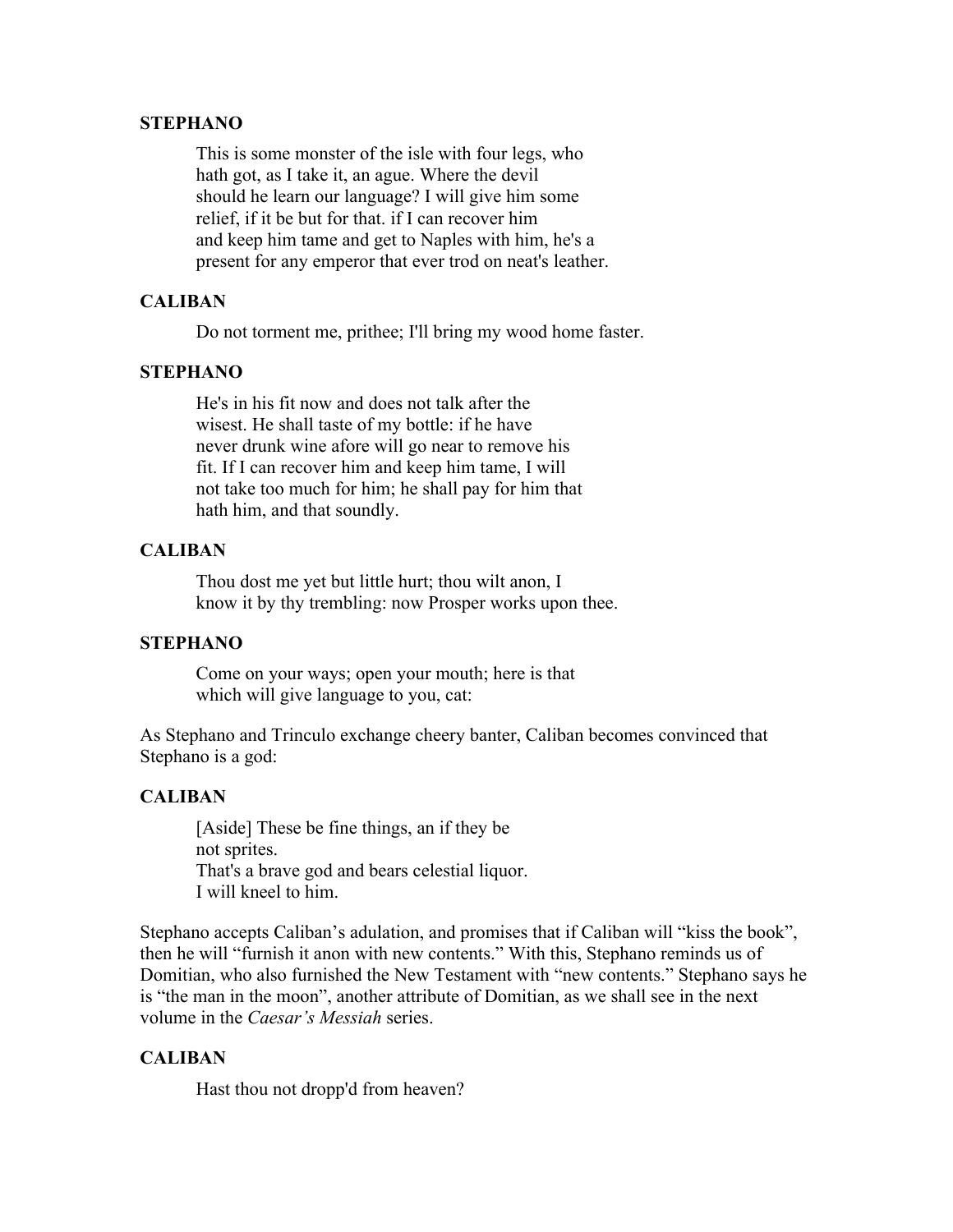#### **STEPHANO**

Out o' the moon, I do assure thee: I was the man i' the moon when time was.

### **CALIBAN**

I have seen thee in her and I do adore thee: My mistress show'd me thee and thy dog and thy bush.

# **STEPHANO**

Come, swear to that; kiss the book: I will furnish it anon with new contents swear.

The mention of Stephano's dog and bush recalls Midsummer Night's Dream, in which the character 'Moonshine' in the rough mechanical's interlude also has a dog and a bush.

Trinculo laughs that Caliban has been rendered "puppy-headed" by Stephano's drink and propaganda. Caliban has become a suitable target for beatings:

### **TRINCULO**

I shall laugh myself to death at this puppy-headed monster. A most scurvy monster! I could find in my heart to beat him,--

Like Antonio and Sebastian, Stephano now confesses that it is the thirst for power on this deserted island that is his deepest motivation.

#### **STEPHANO**

I prithee now, lead the way without any more talking. Trinculo, the king and all our company else being drowned, we will inherit here: here; bear my bottle: fellow Trinculo, we'll fill him by and by again.

Caliban fancies that he has won his freedom, even as his new boss is giving him his marching orders.

### **CALIBAN**

No more dams I'll make for fish Nor fetch in firing At requiring; Nor scrape trencher, nor wash dish 'Ban, 'Ban, Cacaliban Has a new master: get a new man. Freedom, hey-day! hey-day, freedom! freedom, hey-day, freedom!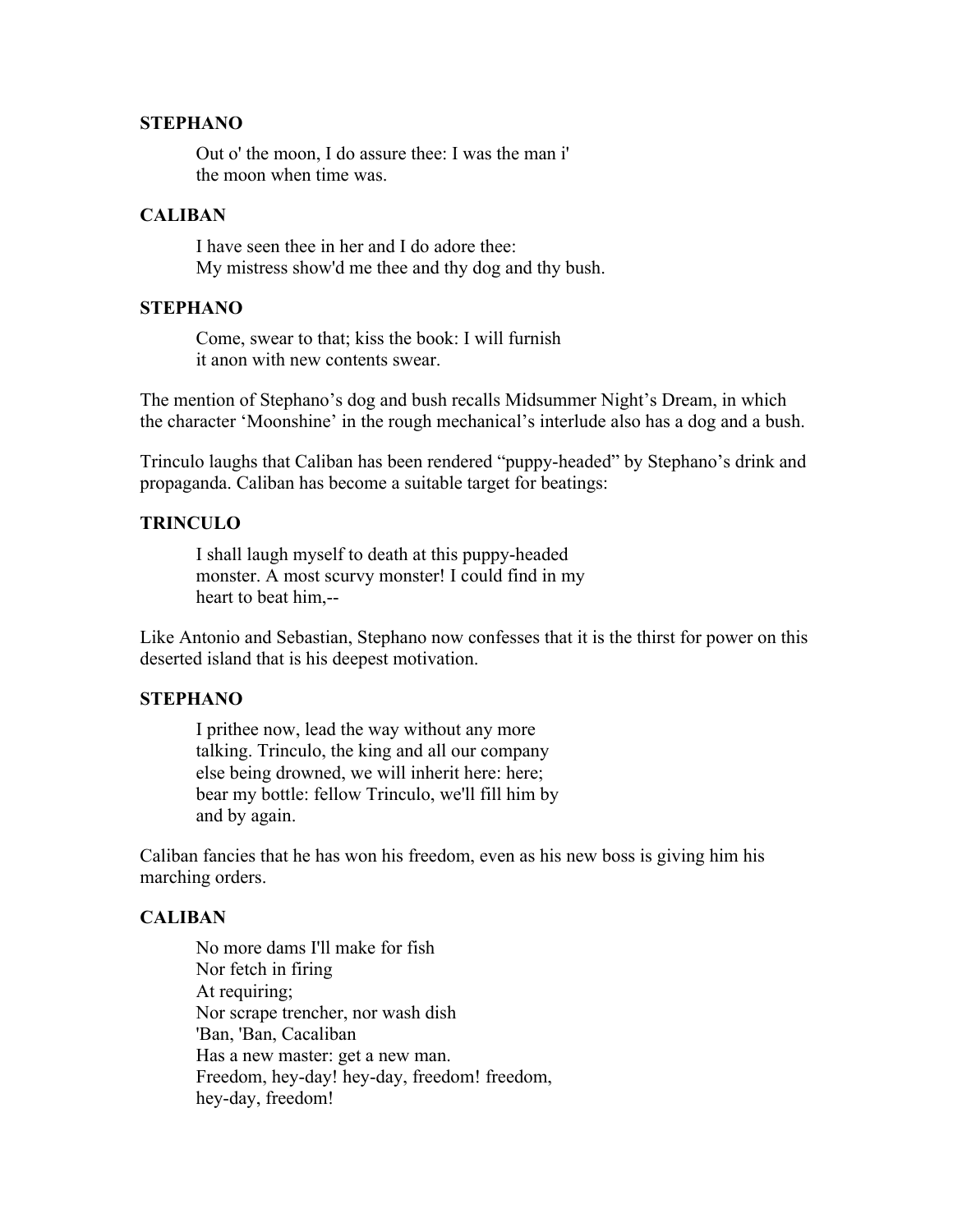#### **STEPHANO**

O brave monster! Lead the way.

Aftr the clowns go offstage, at the beginning of Act III, Ferdinand has taken up Caliban's burden and is carrying piles of logs, a task unbecoming a young man of royal blood; but in his view the task is ennobled by his love for Miranda, who reportedly told him "such baseness had never like executor." Miranda tells him that Prospero the wizard is busy, "safe for these three hours" (a period reminiscent of Jesus's three days in the tomb), tempting him to pleasures of the flesh; but actually Prospero is hovering in the background, watching everything that transpires. Ferdinand and Miranda continue to talk flirtatiously, and pledge themselves to be married.

Trinculo, Stephano and Caliban continue to wander about the island, and Trinculo has returned to his opinion that Caliban is a fish, because he drinks like one:

#### **TRINCULO**

Why, thou deboshed fish thou, was there ever man a coward that hath drunk so much sack as I to-day? Wilt thou tell a monstrous lie, being but half a fish and half a monster?

Caliban pleads with Stephano to destroy Prospero and his books, take Miranda to bed, and take sole power over the island -- while the spirit Ariel toys with them and provokes them to quarrel. Stephano and Trinculo are alerted by the sound of Ariel's pipe playing a tune, but Caliban reassures them:

### **CALIBAN**

Be not afeard; the isle is full of noises, Sounds and sweet airs, that give delight and hurt not. Sometimes a thousand twangling instruments Will hum about mine ears, and sometime voices That, if I then had waked after long sleep, Will make me sleep again: and then, in dreaming, The clouds methought would open and show riches Ready to drop upon me that, when I waked, I cried to dream again.

The sound of "a thousand twangling instruments" reminds us of Paul's "If I speak in the tongues of men or of angels, but do not have love, I am only a resounding gong or a clanging cymbal" (1 Cor. 13:1).

Alonso, Gonzalo, Sebastian and Antonio continue wandering around the island in search of Fernando, and they are growing weary and about to sleep when they suddenly find a marvelous banquet laid out for them by "strange Shapes" seen as a "gentle-kind", in contrast to the royal court, who Prospero describes as "worse than devils".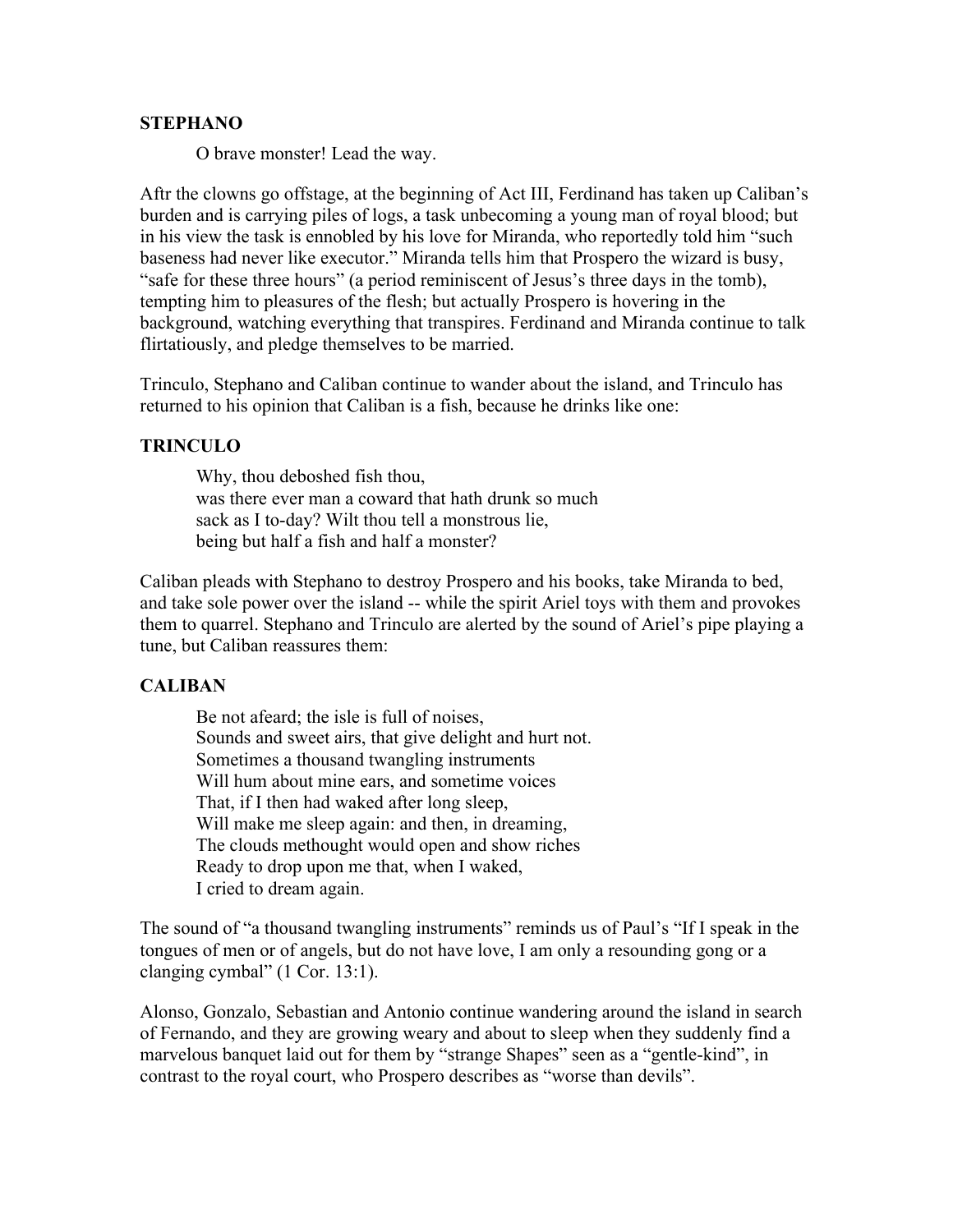## **ALONSO**

Give us kind keepers, heavens! What were these?

#### **SEBASTIAN**

A living drollery. Now I will believe That there are unicorns, that in Arabia There is one tree, the phoenix' throne, one phoenix At this hour reigning there.

#### **ANTONIO**

I'll believe both;

And what does else want credit, come to me, And I'll be sworn 'tis true: travellers ne'er did lie,

Though fools at home condemn 'em.

#### **GONZALO**

If in Naples

I should report this now, would they believe me? If I should say, I saw such islanders-- For, certes, these are people of the island-- Who, though they are of monstrous shape, yet, note, Their manners are more gentle-kind than of Our human generation you shall find Many, nay, almost any.

#### **PROSPERO**

[Aside] Honest lord, Thou hast said well; for some of you there present Are worse than devils.

### **ALONSO**

I cannot too much muse Such shapes, such gesture and such sound, expressing, Although they want the use of tongue, a kind Of excellent dumb discourse.

### **PROSPERO**

[Aside] Praise in departing.

#### **FRANCISCO**

They vanish'd strangely.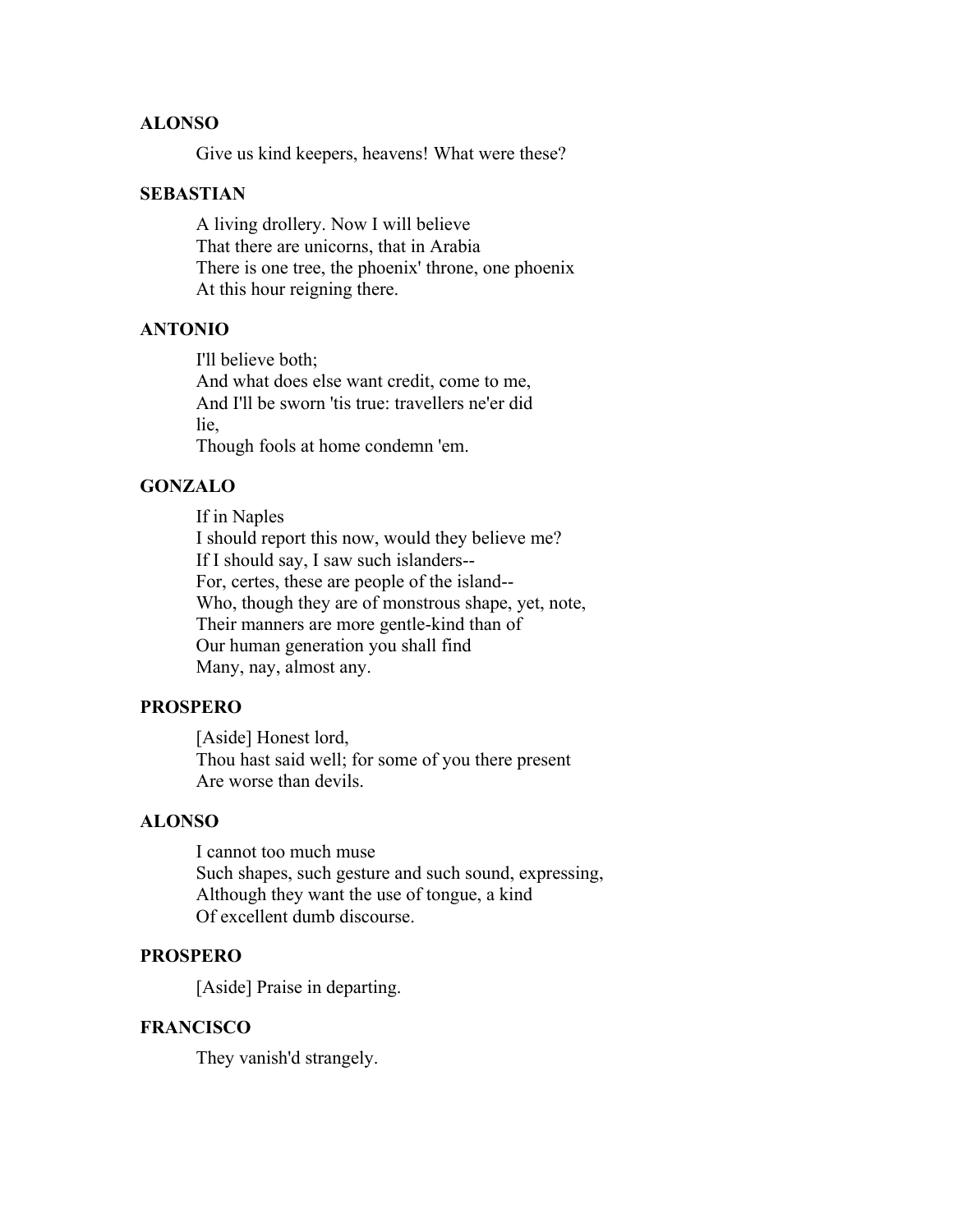Alonso is reluctant to eat, and Gonzalo's words do not seem reassuring: he says the banquet reminds him of "mountaineers… whose throats had hanging at 'em Wallets of flesh" and "men Whose heads stood in their breasts." It seems that Gonzalo knows that the banquet consist of flesh and breasts of men. The cannibal imagery is palpable. But, Alonso quiets his concern, and agrees to partake.

#### **SEBASTIAN**

No matter, since They have left their viands behind; for we have stomachs. Will't please you taste of what is here?

#### **ALONSO**

Not I.

#### **GONZALO**

Faith, sir, you need not fear. When we were boys, Who would believe that there were mountaineers Dew-lapp'd like bulls, whose throats had hanging at 'em Wallets of flesh? or that there were such men Whose heads stood in their breasts? which now we find Each putter-out of five for one will bring us Good warrant of.

#### **ALONSO**

I will stand to and feed, Although my last: no matter, since I feel The best is past. Brother, my lord the duke, Stand to and do as we.

Ariel suddenly appears "like a harpy, claps his wings upon the table", and the banquet vanishes. Ariel pronounces a condemnation on the men, reminding them of their theft of Prospero's dukedom;

#### **ARIEL**

for which foul deed The powers, delaying, not forgetting, have Incensed the seas and shores, yea, all the creatures, Against your peace. Thee of thy son, Alonso, They have bereft; and do pronounce by me: Lingering perdition, worse than any death Can be at once, shall step by step attend You and your ways; whose wraths to guard you from-- Which here, in this most desolate isle, else falls Upon your heads--is nothing but heart-sorrow And a clear life ensuing.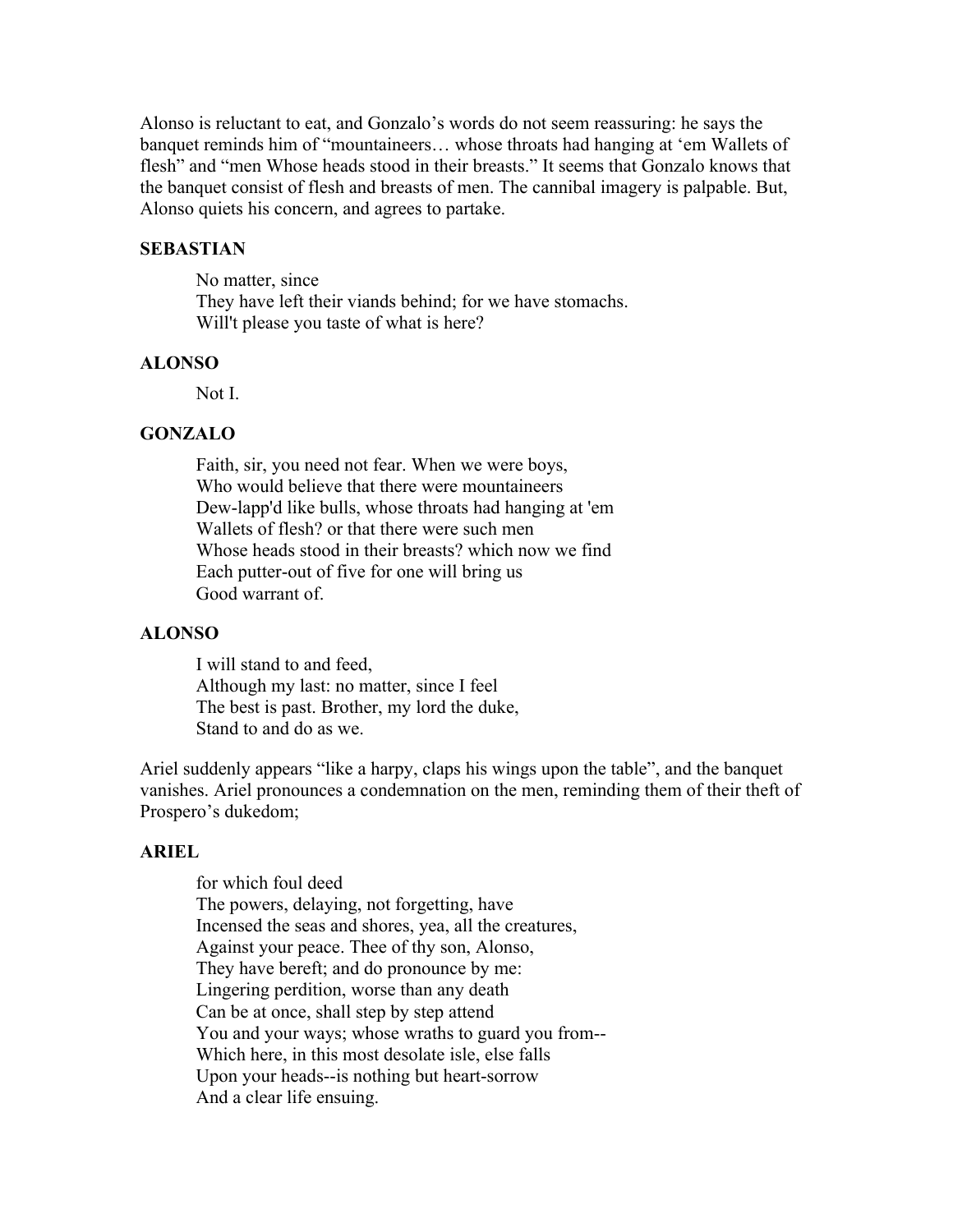While the fate Ariel pronounces is generally consistent with the fate of Gentile lords in the Shakespearian literature, the final benediction, "a clear life ensuing", seems to offer unusually hopeful prospects. Prospero, however, is satisfied that "these mine enemies are all knit up in their distractions; now they are in my power."

Beginning Act IV, Prospero pronounces his blessing over Miranda, Ferdinand, and their love, and looks forward to a grand wedding. In the meanwhile, he chides them to remain chaste. Then he calls Ariel to "bring the rabble":

### **PROSPERO**

Thou and thy meaner fellows your last service Did worthily perform; and I must use you In such another trick. Go bring the rabble, O'er whom I give thee power, here to this place: Incite them to quick motion; for I must Bestow upon the eyes of this young couple Some vanity of mine art: it is my promise, And they expect it from me.

The spirits of Iris, Ceres and Juno appear to pronounce blessings and a rich life for the "young couple", presenting a "most majestic vision" which enchants Ferdinand and Miranda. However, it's not clear that this is the "vanity of mine art" that was promised by Prospero, since the "rabble" are not yet returned. Following the appearance of the spirits, he belittles them in a famous passage:

#### **PROSPERO**

Our revels now are ended. These our actors, As I foretold you, were all spirits and Are melted into air, into thin air: And, like the baseless fabric of this vision, The cloud-capp'd towers, the gorgeous palaces, The solemn temples, the great globe itself, Ye all which it inherit, shall dissolve And, like this insubstantial pageant faded, Leave not a rack behind. We are such stuff As dreams are made on, and our little life Is rounded with a sleep.

With the "revels" over, Prospero gets back to business. He prepares a trap for Caliban, Stephano and Trinculo by putting "the trumpery in my house" onto a clothesline where the three clowns find it. They have lost their wine, which Stephano says is an "infinite loss", perhaps a metaphor for loss of Christian faith.

However, what is better, they have found the royal and priestly apparel that Prospero and Ariel have left for them, and they revel in playful pomp. The "trumpery" seems to be a parody of the banquet that was laid out for the King of Naples and his party: the gentile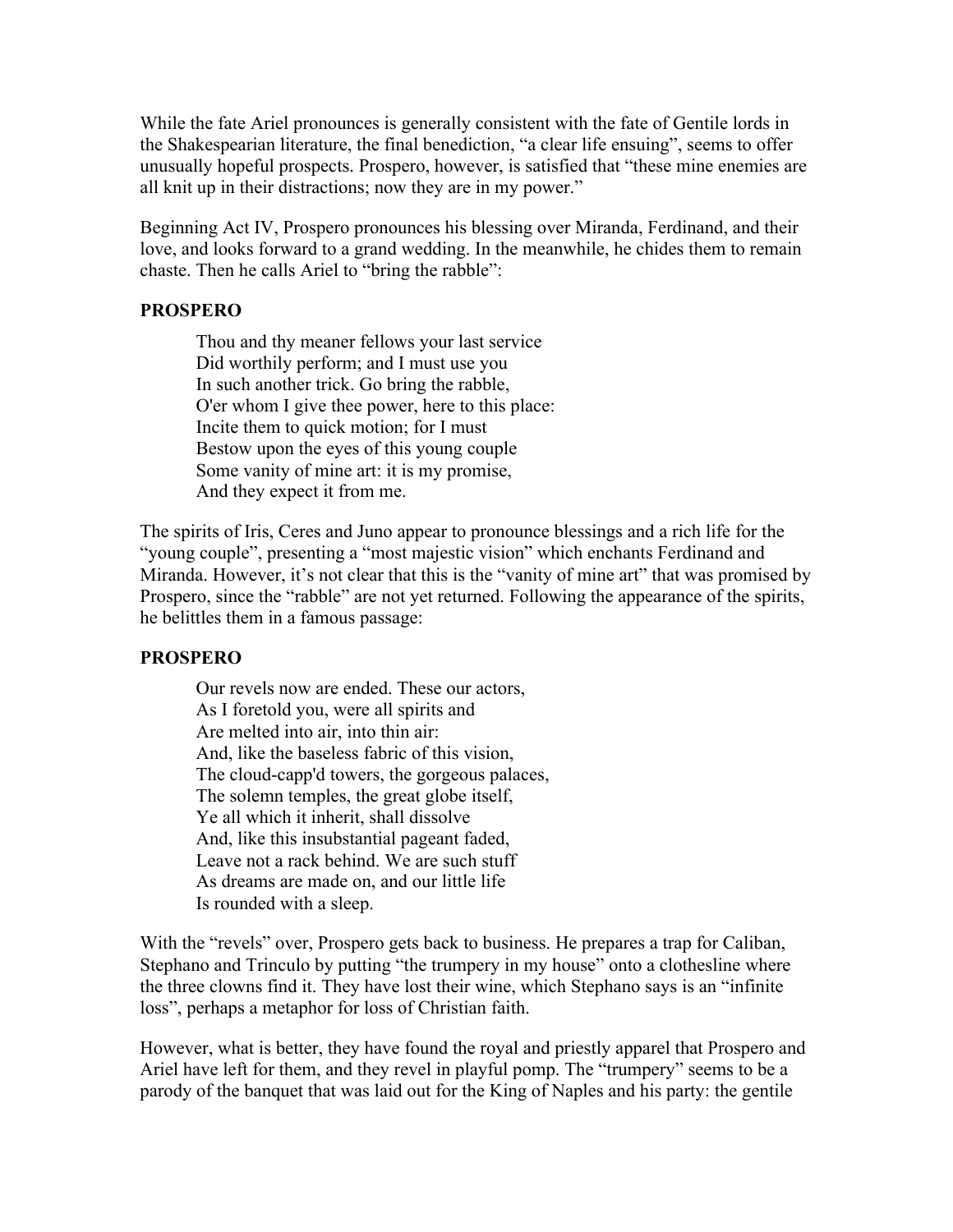royalty aspire to eat real flesh, while the clowns, pretenders, get only the opportunity to fancy themselves as royalty for a moment. One commentator thought that the garments represent Shakespeare's writings; that is, the "paschal lamb" prepared by Bassano in the *Salve Deus*.

Caliban warns the clowns that the moment to carry out their criminal conspiracy against Prospero is passing. Stephano shushes Caliban:

### **STEPHANO**

Be you quiet, monster. Mistress line, is not this my jerkin? Now is the jerkin under the line: now, jerkin, you are like to lose your hair and prove a bald jerkin.

The concern for loss of hair and baldness again recalls Domitian's end. As the clowns are playing, "divers Spirits, in the shape of dogs and hounds" enter to drive them away, as Prospero curses them.

This would be a fitting end for a Shakespeare play, but the action proceeds in a most unexpected fashion from here. Ariel calls on Prospero's pity, especially for Gonzalo:

# **PROSPERO**

I did say so, When first I raised the tempest. Say, my spirit, How fares the king and's followers?

# **ARIEL**

Confined together In the same fashion as you gave in charge, Just as you left them; all prisoners, sir, In the line-grove which weather-fends your cell; They cannot budge till your release. The king, His brother and yours, abide all three distracted And the remainder mourning over them, Brimful of sorrow and dismay; but chiefly Him that you term'd, sir, 'The good old lord Gonzalo;' His tears run down his beard, like winter's drops From eaves of reeds. Your charm so strongly works 'em That if you now beheld them, your affections Would become tender.

# **PROSPERO**

Dost thou think so, spirit?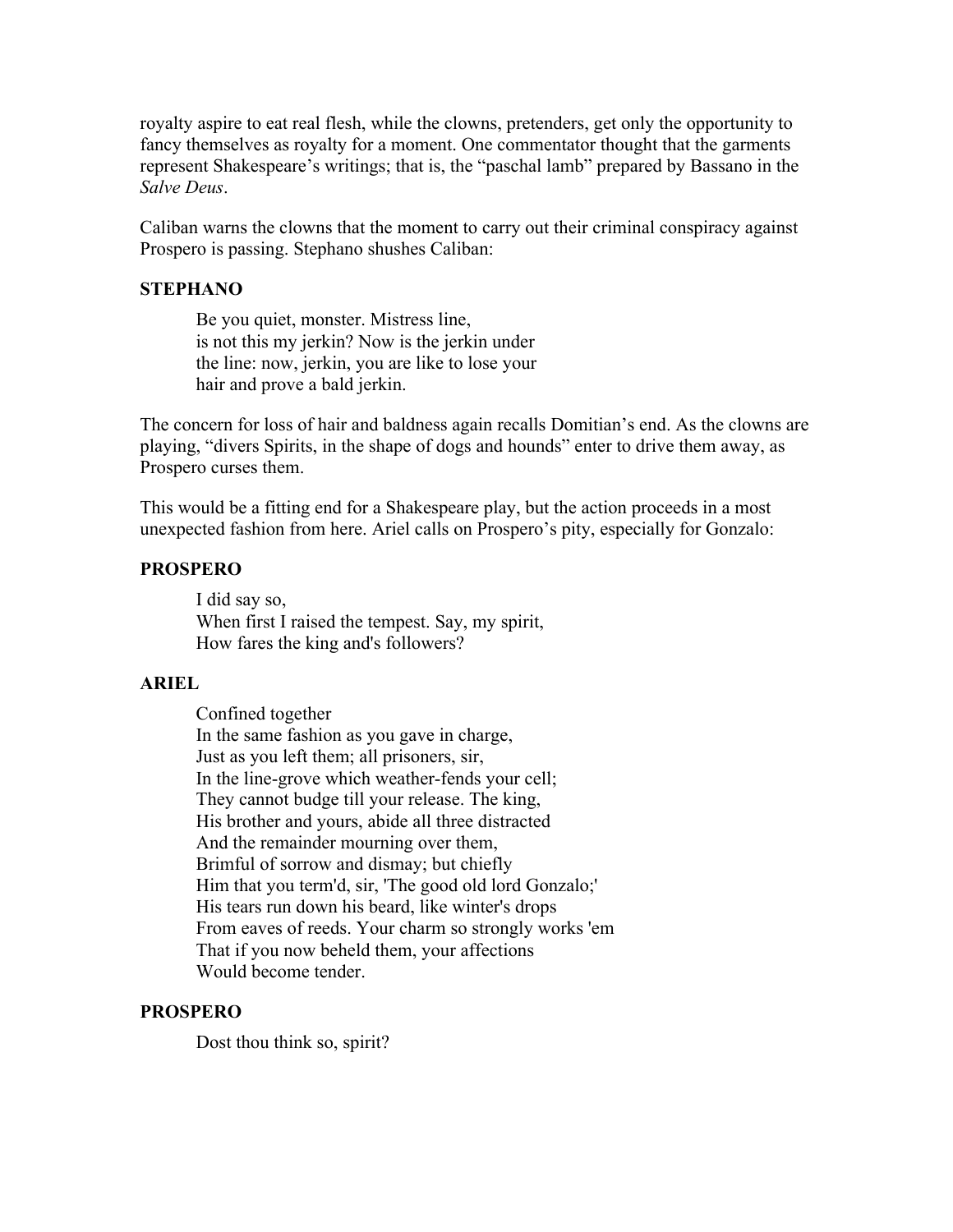#### **ARIEL**

Mine would, sir, were I human.

#### **PROSPERO**

And mine shall. Hast thou, which art but air, a touch, a feeling Of their afflictions, and shall not myself, One of their kind, that relish all as sharply, Passion as they, be kindlier moved than thou art? Though with their high wrongs I am struck to the quick, Yet with my nobler reason 'gaitist my fury Do I take part: the rarer action is In virtue than in vengeance: they being penitent, The sole drift of my purpose doth extend Not a frown further. Go release them, Ariel: My charms I'll break, their senses I'll restore, And they shall be themselves.

Prospero, an aristocrat, elitist, and former duke himself, decides to recognize his common humanity with his enemies, and to forgive them.

At this point one is tempted to speculate that 'Shakespeare' has been blackmailed into showing so much unfamiliar kindness; or perhaps, that she has been replaced entirely, and an alternate author has been enlisted to craft such an uncharacteristically happy ending.

However, I have argued earlier that Emilia Bassano, in her continuing studies of Josephus and the Talmud, may have recognized that the same Flavians who created Christianity were also responsible for giving succor and warmth to her beloved Rabbinical Judaism. This understanding was symbolized by Gonzalo's act of furnishing the necessities and luxuries of life for Prospero and Miranda in their lifeboat. If so, Ariel's special esteem for Gonzalo is consistent with this, and it is Gonzalo that particularly inspires Prospero's "nobler reason", in spite of his having been established as a 'type' of Josephus.

Preparing to set the prisoners free, Prospero reviews how he has called upon the elves and spirits for his magic. In doing so, he uses the words of Medea from Ovid's Metamorphoses. As discussed elsewhere, 'Shakespeare' frequently refers to Ovid's Philomela (book 6) but this time is different. The choice of this parallel is apt: in Ovid's tale of book 7, the heroic Jason and the Argonauts have come to Colchis, where the king's daughter Medea has fallen in love with him. Her passion burns, but she chastely waits until Jason agrees to marry her. Medea's father assigns Jason the task of winning the golden fleece, which he accomplishes with the aid of Medea's magic.

Up until this point, Medea is a parallel to Miranda, and Jason is parallel to Ferdinand. However, from this point forward in Ovid's story, Medea's life turns to wickedness, and then unhappiness. At Jason's request, she conjures up a magic spell to restore his father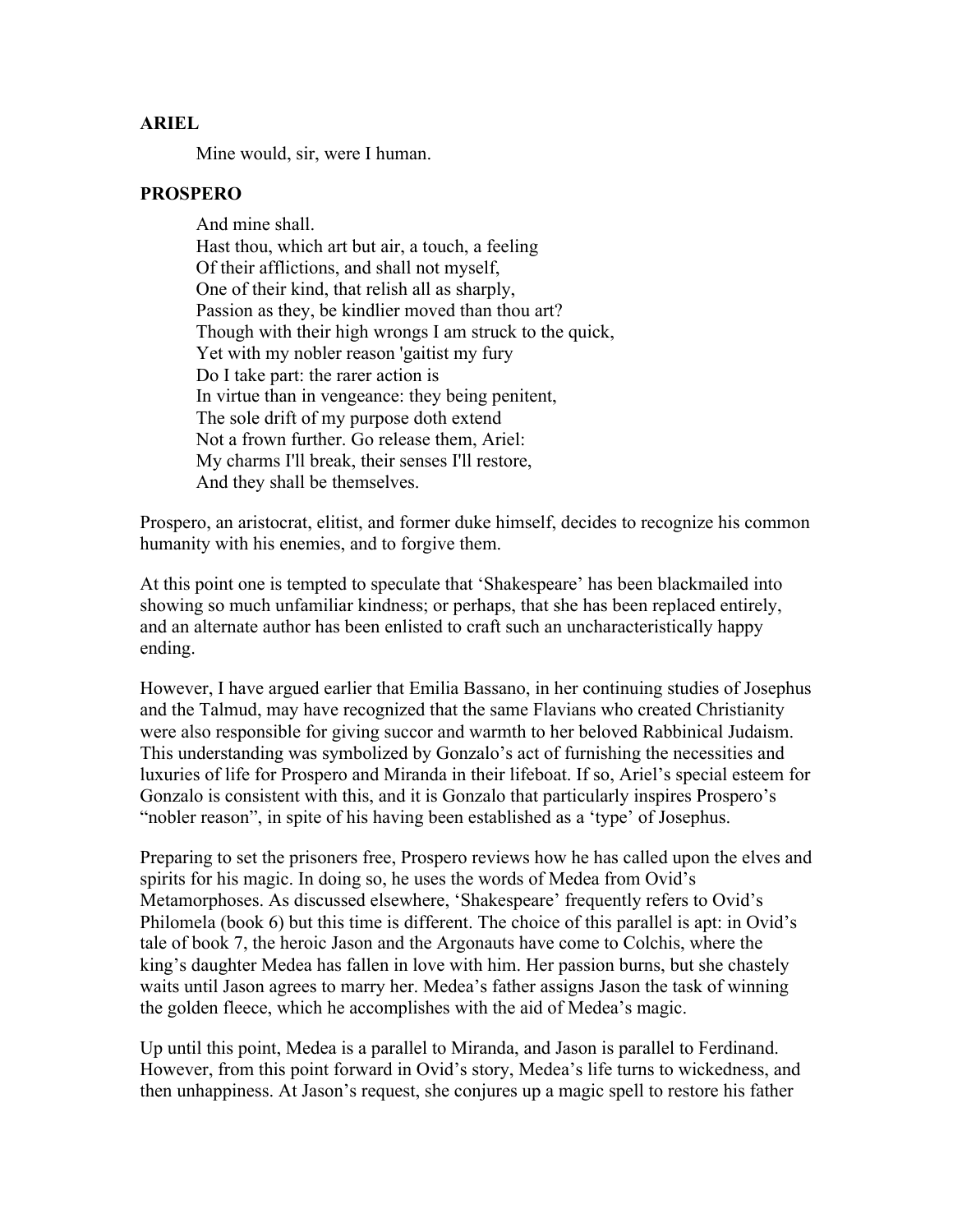Aeson's youthful powers. Then she "pretended to a sham quarrel with her husband" and left him to go to the court of Pelias, where she used her trickery and magic to kill him. Meanwhile, Jason has remarried, and Medea kills his new wife and all the children too.<sup>iii</sup>

Rather than proceed down Medea's wicked path, Prospero "abjures" this "rough magic" and promises to break his staff, and drown his book.

#### **PROSPERO**

Ye elves of hills, brooks, standing lakes and groves, And ye that on the sands with printless foot Do chase the ebbing Neptune and do fly him When he comes back; you demi-puppets that By moonshine do the green sour ringlets make, Whereof the ewe not bites, and you whose pastime Is to make midnight mushrooms, that rejoice To hear the solemn curfew; by whose aid, Weak masters though ye be, I have bedimm'd The noontide sun, call'd forth the mutinous winds, And 'twixt the green sea and the azured vault Set roaring war: to the dread rattling thunder Have I given fire and rifted Jove's stout oak With his own bolt; the strong-based promontory Have I made shake and by the spurs pluck'd up The pine and cedar: graves at my command Have waked their sleepers, oped, and let 'em forth By my so potent art. But this rough magic I here abjure, and, when I have required Some heavenly music, which even now I do, To work mine end upon their senses that This airy charm is for, I'll break my staff, Bury it certain fathoms in the earth, And deeper than did ever plummet sound I'll drown my book.

Compare to Medea's incantation from Ovid's Metamorphoses (VII.265-277, Golding translation, 1567):

Ye Ayres and windes: ye Elves of Hilles, of Brookes, of Woods alone, Of standing Lakes, and of the Night approche ye everychone Through helpe of whom (the crooked bankes much wondring at the thing) I have compelled streames to run cleane backward to their spring. By charmes I make the calme Seas rough, and make the rough Seas plaine, And cover all the Skie with Cloudes and chase them thence againe. By charmes I raise and lay the windes, and burst the Vipers jaw. And from the bowels of the Earth both stones and trees doe draw. Whole woods and Forestes I remove. I make the Mountaines shake, And even the Earth it selfe to grone and fearfully to quake.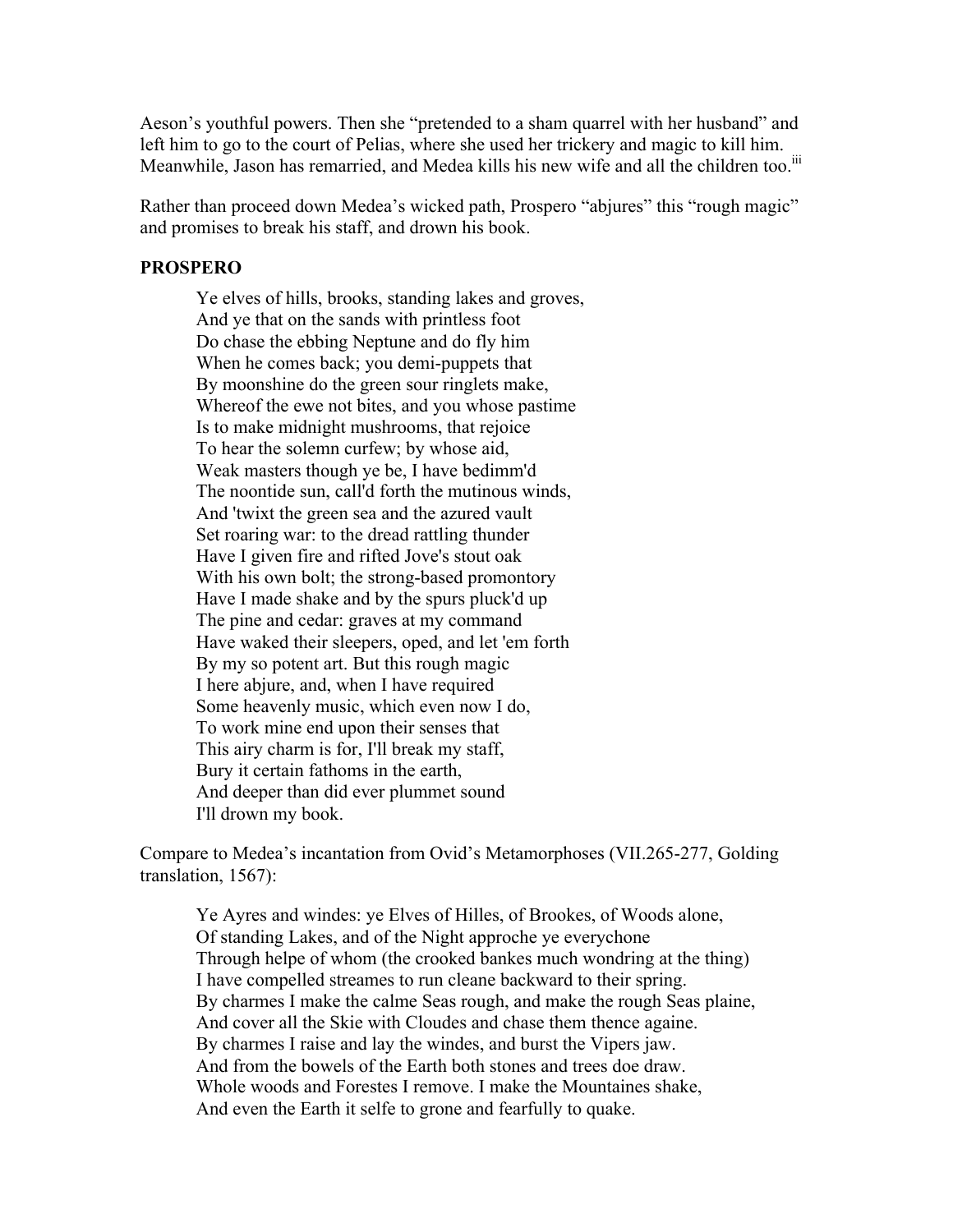I call up dead men from their graves: and thee O lightsome Moone I darken oft, though beaten brasse abate thy perill soone. Our Sorcerie dimmes the Morning faire, and darkes the Sun at Noone.

Once again, this powerful parallel to Medea continues the feminization of Prospero's character. As I have mentioned earlier, the film director Julie Taymor noticed this feminine side of Prospero, and cast Helen Mirren in the role. This duality has a special poignancy if indeed the playwright 'Shakespeare' was not only a Jew masquerading as a Christian, but also a woman playing the part of a man in the world. In an interview, Taymor explained:

In the era of Shakespeare's time, again, women were burned at the stake for even dabbling in medicinal arts, let alone alchemy. And therefore the whole issue of white magic/black magic is right there in terms of a woman who was given the freedom by her husband, if you follow the backstory, to practice in the sciences and her brother uses it to have her accused of witchcraft to usurp her dukedom. So Prospera may feel and start as a benevolent sorcerer or alchemist, but because of the revenge factor of having her kingdom taken away and her daughter and she sent out to die, the vengeance part takes over her spirit and she moves into the dark side. I think what you get with Helen's performance is this unbelievably complex woman who's both powerful and vulnerable, has an incredible maternal side to her, which is very unique, to have this mother-daughter relationship, she's got a sensuality and a humor to her because she's Helen Mirren, and in the end when she puts her corset back on, it's very different than when a man puts on his duke's robes. You see that she is really giving up her life to go back into civilization for her daughter; she's giving up her freedom, because to go back into that courtly society she has to go back into the corseted stays of women of that time. So there's an enormous amount of the various changes that happen by putting a woman into this role, but ultimately the play is the play, and the themes of Shakespeare's play don't change.<sup>iv</sup>

Prospero enchants the royal party, chides and forgives them, awakens them, chides and forgives them again, and re-acquaints Alonso with his son, happily in love with Miranda. Miranda gives the group her famous blessing:

#### **MIRANDA**

O, wonder! How many goodly creatures are there here! How beauteous mankind is! O brave new world, That has such people in't!

Miranda's blessing recalls Hamlet's soliloquy "what a piece of work is man", but without the dark conclusion that "he delights me not". As the play moves rapidly forward to its conclusion, the master and boatswain are brought forth, and set free. Finally, Trinculo, Stephano and Caliban come forward, and Caliban also receives a blessing, and promises to "seek for grace":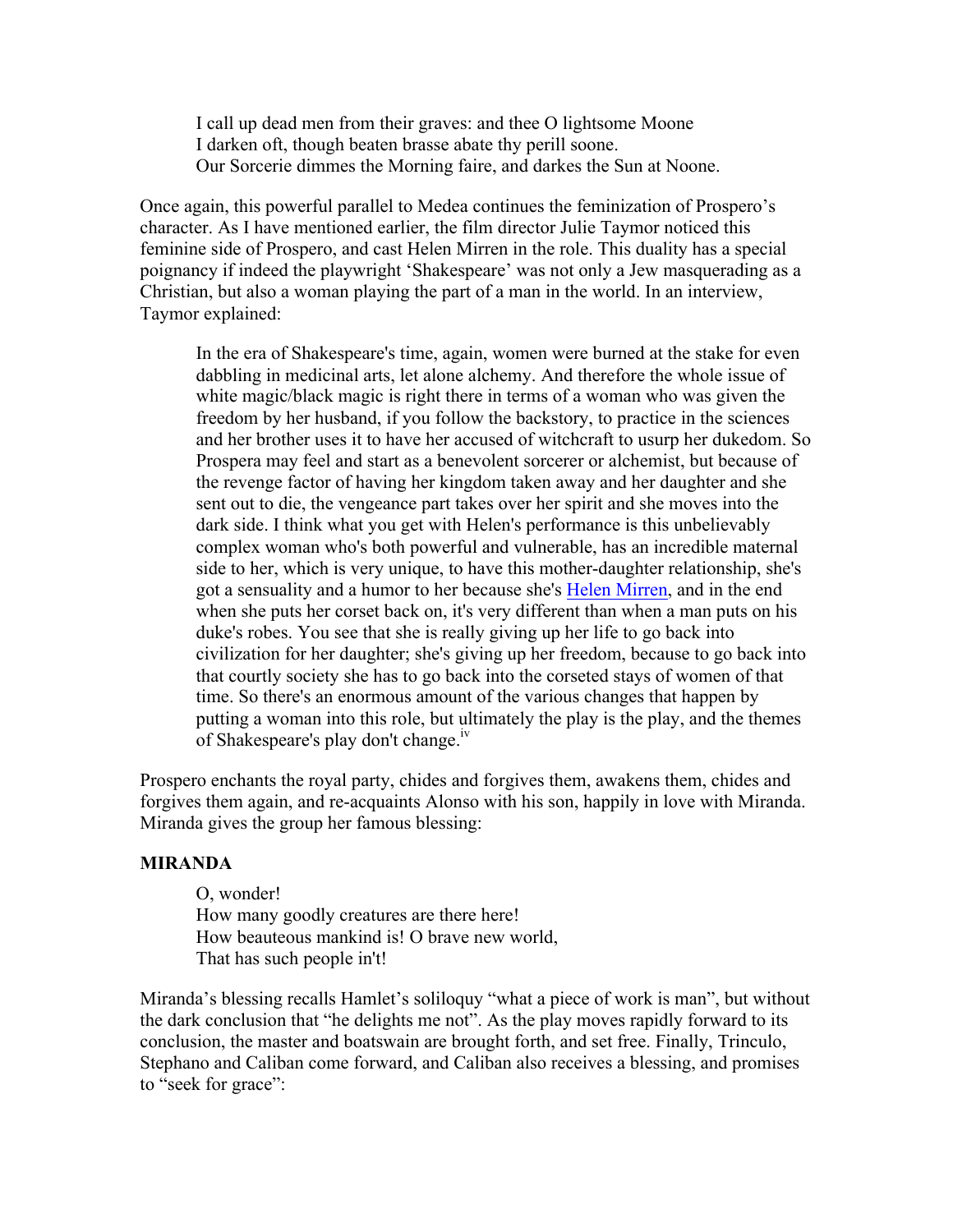#### **ALONSO**

This is a strange thing as e'er I look'd on.

*Pointing to Caliban*

## **PROSPERO**

He is as disproportion'd in his manners As in his shape. Go, sirrah, to my cell; Take with you your companions; as you look To have my pardon, trim it handsomely.

#### **CALIBAN**

Ay, that I will; and I'll be wise hereafter And seek for grace. What a thrice-double ass Was I, to take this drunkard for a god And worship this dull fool!

The "thrice-double ass" is the false Christian/Flavian Trinity that Caliban has worshiped, and also play-acted in as a clown, and has now foresaken. At the last, Ariel is set free, and Prospero asks for the audience's applause and their pardon to set him free to return home.

As I mentioned at the beginning of my analysis, this play is unlike some others that have been discussed in this book, in that a far greater percentage of the typology and symbolism of the play is derived from other sources aside from the Flavian comic system. I will now briefly review some of those other sources.

If the heart and soul of the play are drawn from classic Shakespearean reversal of Flavian themes, the dramatic scaffolding seems to be have been drawn from Commedia del'Arte, a form of Italian improvisational theater that was popular in the mid to late  $16<sup>th</sup>$  century. The acts were based on a stereotypical set of players. In *The Tempest*, Prospero resembles "Pantalone", a wealthy elder who seeks to marry off his daughter "Isabella" (that is, Miranda). Isabella falls in love with "Fabian" (that is, Ferdinand) whose father is "The Doctor", an authority figure like Ferdinand's father Alonso. "The Captain" is a cowardly blow-hard like Sebastian, "Brighella" a manipulative schemer like Antonio, "Arlecchino" (the harlequin) a clown like Trinculo, "Zanni" a low-class butler like Stefano. "Pulcinella" (Caliban), a deformed tragic figure, completes the ensemble. $v$ 

Prospero Adorno, Duke of Genoa until he was deposed in 1478, may have been Shakespeare's inspiration for the name Prospero. Alonso may be Alonso II, King of Naples, who abdicated the throne in 1495 in favor of his son Ferdinand.

Trinculo had "lesser legs" like the satirist John Marston, who was known for his short legs. Marston was associated with ventriloquism, while in *The Tempest* Ariel plays a ventriloquist's game with Trinculo and Stephano. Smelling Caliban with Trinculo under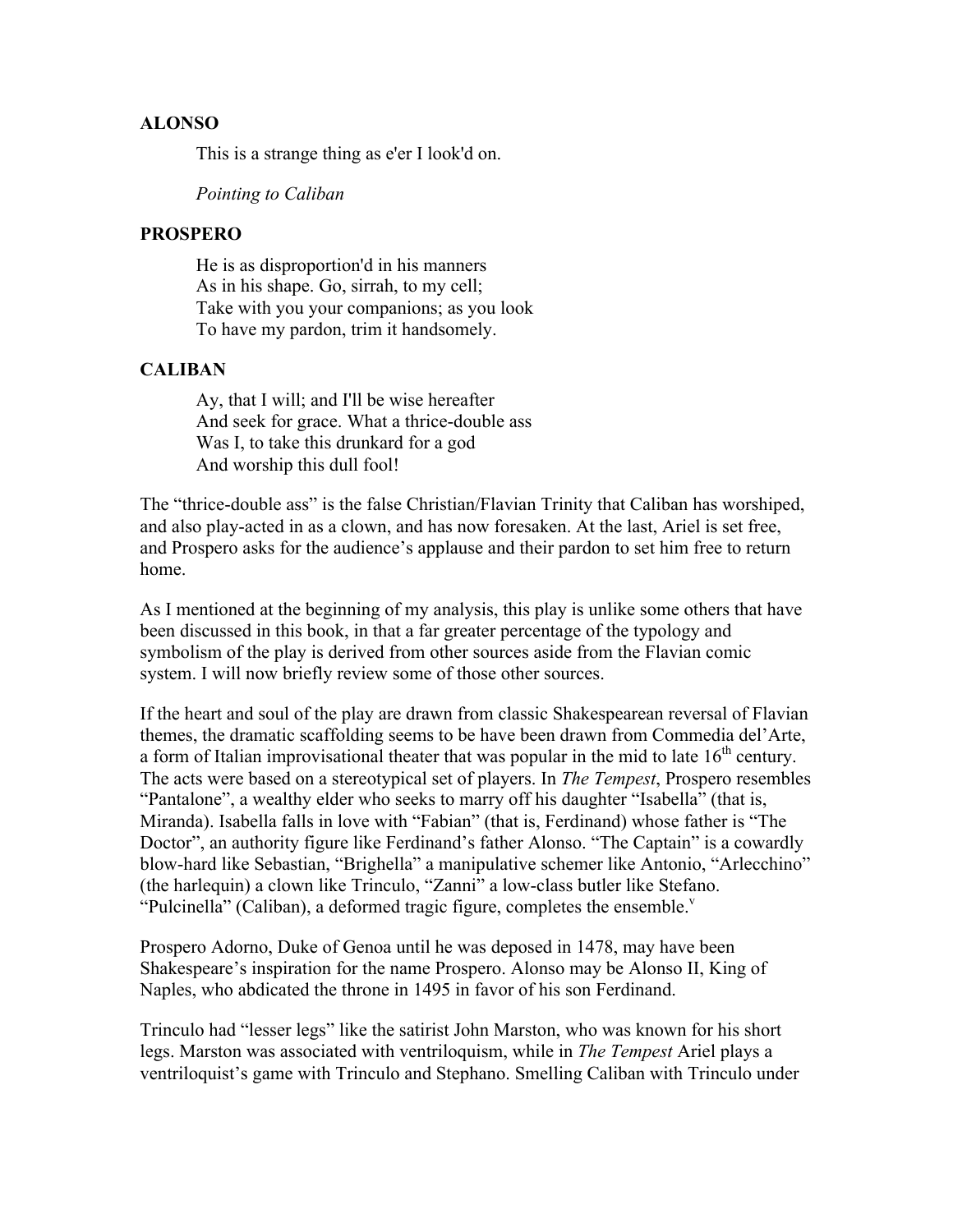the gabardine, Stephano builds a pun on Trinculo's name: "vent'Triculo". Similarly, Stephano seems to be based on Marston's close friend (and closer enemy) Ben Johnson.<sup>vi</sup>

Ariel is the name given to Jerusalem in Isaiah 29, where it is said that "thou shalt be brought down, and shalt speak out of the ground, and thy speech shall be low out of the dust, and thy voice shall be, as of one that hath a familiar spirit, out of the ground, and thy speech shall whisper out of the dust" (Isaiah 29:4). Aside from making Ariel a type for the voice of Jerusalem (that is, the breath or spirit of the Jews), this also makes her an appropriate sprite for playing the role of a ventriloquist.

Shakespeare's shipwreck seems clearly based on the wrecks of Josephus and Paul, which in turn were most likely drawn from Aeneas's wreck at Carthage. However, Shakespeare also took elements of his tale from current events. Of course, all shipwrecks have many elements in common, so the task of evaluating literary dependence is a matter of looking for distinguishing detail. Three accounts of a shipwreck in the Bermuda Islands in 1609, including one by William Strachey, are often mentioned as the most direct inspiration for Shakespeare's descriptions of the wreck and the island. However, Peter McIntosh argues for earlier sources, describing explorations of Magellan, Drake and Sarmiento de Gamboa<sup>-vii</sup>

…'the still vex'd Bermoothes' may not be a reference to the Bermuda Islands at all, since the name Bermoothes was known in Jacobean times (and by Shakespeare's contemporary, Ben Jonson) as a brothel district… So Prospero is not only asking Ariel to obtain something from somewhere far away, but he also may be asking Ariel to achieve a task impossible for mortals: to find dew (possibly signifying purity) in the most unlikely of places, a brothel district. Shakespeare's wry humour would not be lost on the playgoers who had come to hear a comedy.

…one of the more unusual and intriguing references in *The Tempest* must be considered—the reference to the South American demon Setebos, who was Sycorax's god. Setebos was invoked for help by the Patagonian captured and shackled by Magellan's crew when overwintering at the port of St Julian in South America, as described in Antonio Pigafetta's (1525) account of the first circumnavigation of the globe. Pigafetta also described St Elmo's fire, tempests and assorted giants and cannibals, making it likely that Pigafetta's account (or the 1577 English translation and summary by Richard Eden) was a source used by Shakespeare when writing *The Tempest.* An additional source may be Francis Fletcher's account of Francis Drake's 1577–1580 circumnavigation of the world, in which Setebos is again mentioned (in 1578 Francis Drake visited the same port of St Julian where Magellan had encountered the Patagonians), as is a deadly tempest and a native addicted to wine.

Many parallels occur between descriptions in Sarmiento de Gamboa's journals and those in Shakespeare's *The Tempest* (Table 1). Although accounts of storms and strange experiences at sea necessarily have common themes, the vocabulary used by Sarmiento de Gamboa is closer to Shakespeare's than Strachey's. Both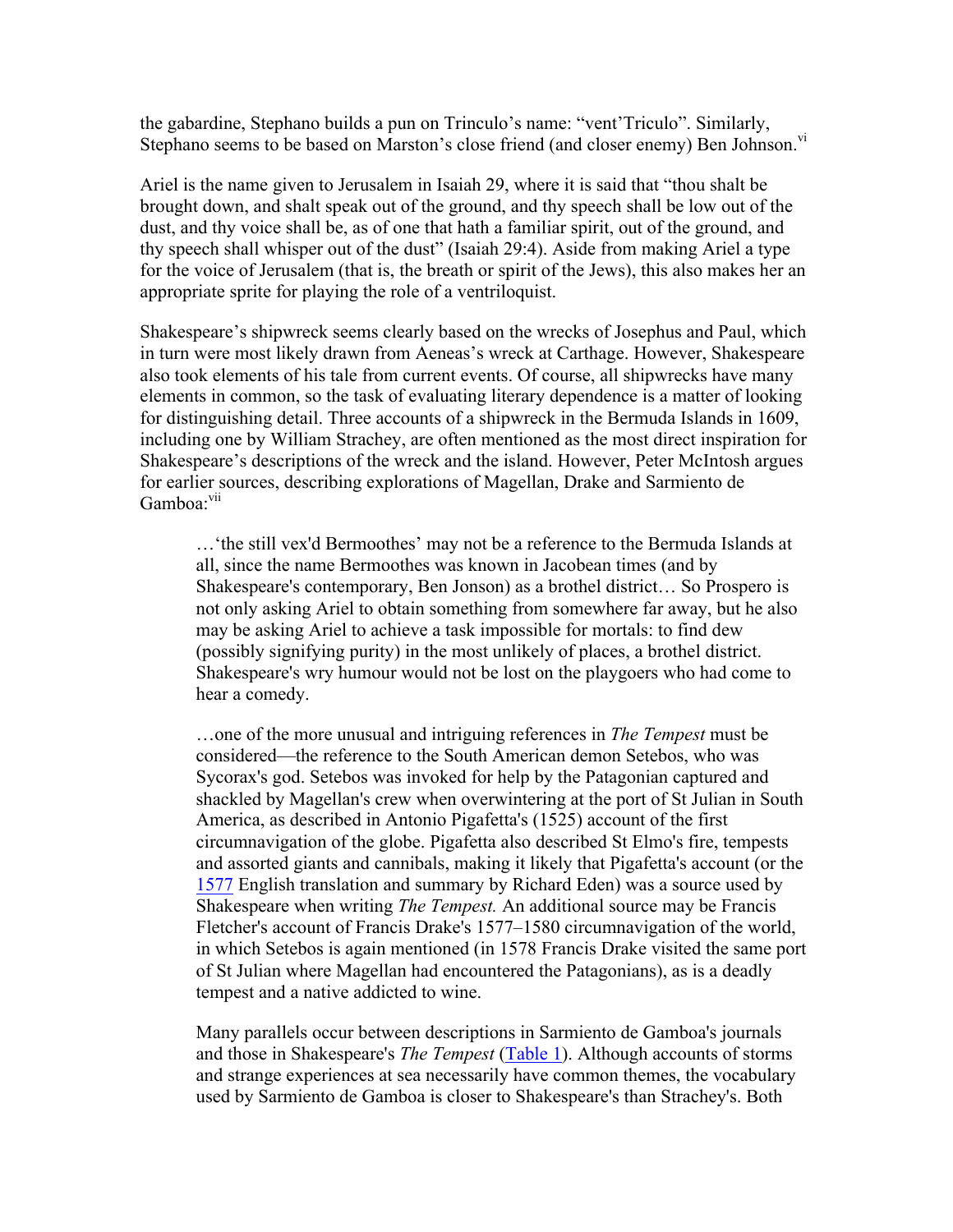mention thunder and lightning, flame and calls to God for help. Note how in both Sarmiento's account and in *The Tempest* the word 'flame' (*fuego*) is used; Strachey's vocabulary is different: he describes a 'little round light' or 'sparkling blaze.' In *The Tempest*, the ship is first wrecked then miraculously preserved in a 'deep nook' (harbour) and in Sarmiento's writings a ship is stranded in an arm of the sea, then wrecked. In *The Tempest*, mariners remain in a stranded ship and in Sarmiento's account of a ship stranded on the beach, 'There were still soldiers and settlers in the ship […] who were hurled about at every lurch.'

In other parts of Sarmiento's journals we read of islands, lights in the sky, shortstatured natives and features having parallels to Shakespeare's description of Prospero's island: berries and shellfish, land which is pleasant and fertile with pastures suitable for supporting animals, and freshwater springs. Sarmiento mentions evergreens and oaks and Shakespeare writes of pines and oaks, and (significantly) does not mention the exotic warmer-climate prickly pear and palms of Bermuda. Sarmiento mentions shellfish (identified as mussels), and Shakespeare writes of mussels; in contrast the sea foods Strachey mentions are fish, oysters and whelks. Sarmiento and Caliban find springs of water but Strachey specifically notes their absence.

Several of the villains who challenged Sarmiento de Gamboa's authority have the names Alonso or Antonio, names also used for the villains in *The Tempest*. In addition witnesses (presumably trusted members of the expedition) to a ceremony were named Gonzalo and Fernando (a name equivalent to Ferdinand) and these names correspond to the names of the trusted councillor and the good prince in Shakespeare's play. Sarmiento also describes wine casks being washed ashore, and a wine cask is washed ashore in *The Tempest*.

In both *The Tempest* and Sarmiento's account mutineers are apprehended with weapons in their hands. In *The Tempest* the mutineers excuse their drawing of swords by saying they had heard the bellowing of bulls or lions; Sarmiento mentions seeing the tracks of tigers and lions. Strange lights in the sky are seen in the Strait of Magellan and voices of devils are heard in the Azores: both observations have parallels in *The Tempest*.

Considered in isolation, some of these parallels could be expected to occur by chance, but in total they establish the likelihood of some connection between Sarmiento de Gamboa's accounts and *The Tempest*. Significantly, the parallels between Sarmiento's account and *The Tempest* are more specific than the supposed parallels between the Bermuda accounts and *The Tempest*.

Charles Frey further notes that Magellan suffered a mutiny at sea, by sailors named Antonio and Sebastian, but it was put down by Gonzalo Gomez de Espinosa; and that one of Magellan's ships was wrecked, but "all the men were saved by a miracle, for they were not even wetted."<sup>viii</sup>